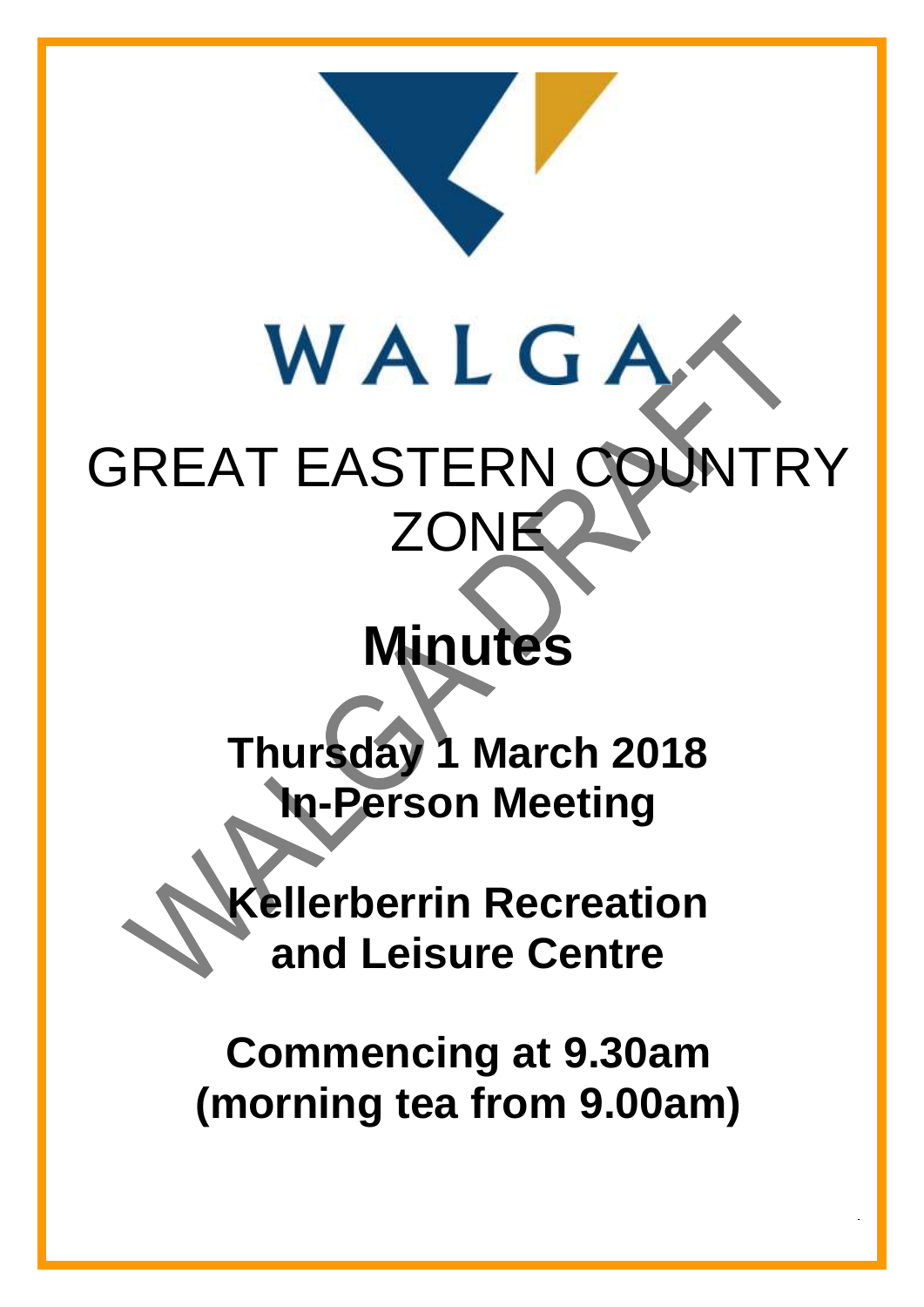## **Table of Contents**

| 1.0 |                                                                                                                                                                                                                                                                                                                                           |   |
|-----|-------------------------------------------------------------------------------------------------------------------------------------------------------------------------------------------------------------------------------------------------------------------------------------------------------------------------------------------|---|
| 2.0 |                                                                                                                                                                                                                                                                                                                                           | 3 |
| 3.0 |                                                                                                                                                                                                                                                                                                                                           |   |
| 4.0 | ANNOUNCEMENTS AND ELECTION OF STATE COUNCIL<br><b>REPRESENTATIVE</b>                                                                                                                                                                                                                                                                      |   |
|     | 4.1<br>Election of Zone Representative to the Local Government Agricultural Freight Group 5<br>4.2<br>Election of Zone Deputy Representative to the Wheatbelt District Emergency Management<br>4.3                                                                                                                                        |   |
| 5.0 |                                                                                                                                                                                                                                                                                                                                           |   |
|     | Incorporation of Waste Management into Emergency Event Planning and Recovery (11.15am) 7<br>5.1<br>5.2<br>5.3                                                                                                                                                                                                                             |   |
| 6.0 |                                                                                                                                                                                                                                                                                                                                           |   |
|     | Confirmation of Minutes from the Great Eastern Country Zone Meeting held Thursday 30<br>6.1<br>Business Arising from the Minutes of the Great Eastern Country Zone Meeting Thursday 30<br>6.2<br>6.3<br>Minutes from the Great Eastern Country Zone Executive Committee Meeting held Thursday 8<br>Matters for Noting (Attachment)<br>6.4 |   |
| 7.0 |                                                                                                                                                                                                                                                                                                                                           |   |
|     | 7.1<br>7.2<br>7.3<br>7.4                                                                                                                                                                                                                                                                                                                  |   |
| 8.0 |                                                                                                                                                                                                                                                                                                                                           |   |
|     | 8.1<br>8.2<br>Wheatbelt District Emergency Management Committee (Wheatbelt DEMC) 15<br>8.3<br>8.4<br>8.5<br>8.6                                                                                                                                                                                                                           |   |
| 9.0 | WESTERN AUSTRALIAN LOCAL GOVERNMENT ASSOCIATION (WALGA)<br><b>BUSINESS.</b>                                                                                                                                                                                                                                                               |   |
|     | 9.1<br>9.2<br>9.3<br>9.4<br>9.5<br>9.6<br>9.7                                                                                                                                                                                                                                                                                             |   |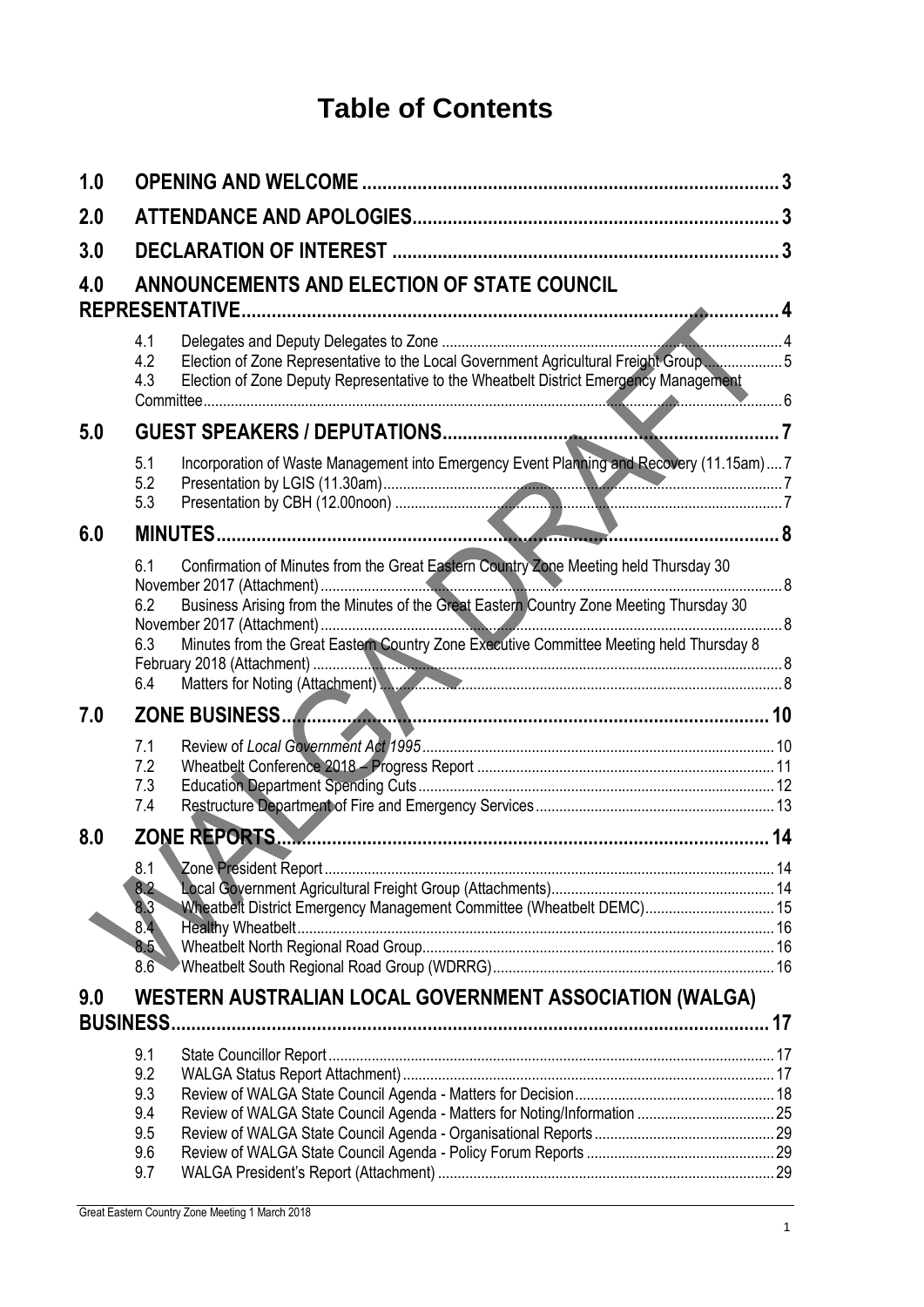| 10.0 |                           |  |  |  |
|------|---------------------------|--|--|--|
|      | 10.1<br>10.2 <sub>1</sub> |  |  |  |
|      | 10.4                      |  |  |  |
| 11.0 |                           |  |  |  |
| 12.0 |                           |  |  |  |
| 13.0 |                           |  |  |  |
| 14.0 |                           |  |  |  |
| 15.0 |                           |  |  |  |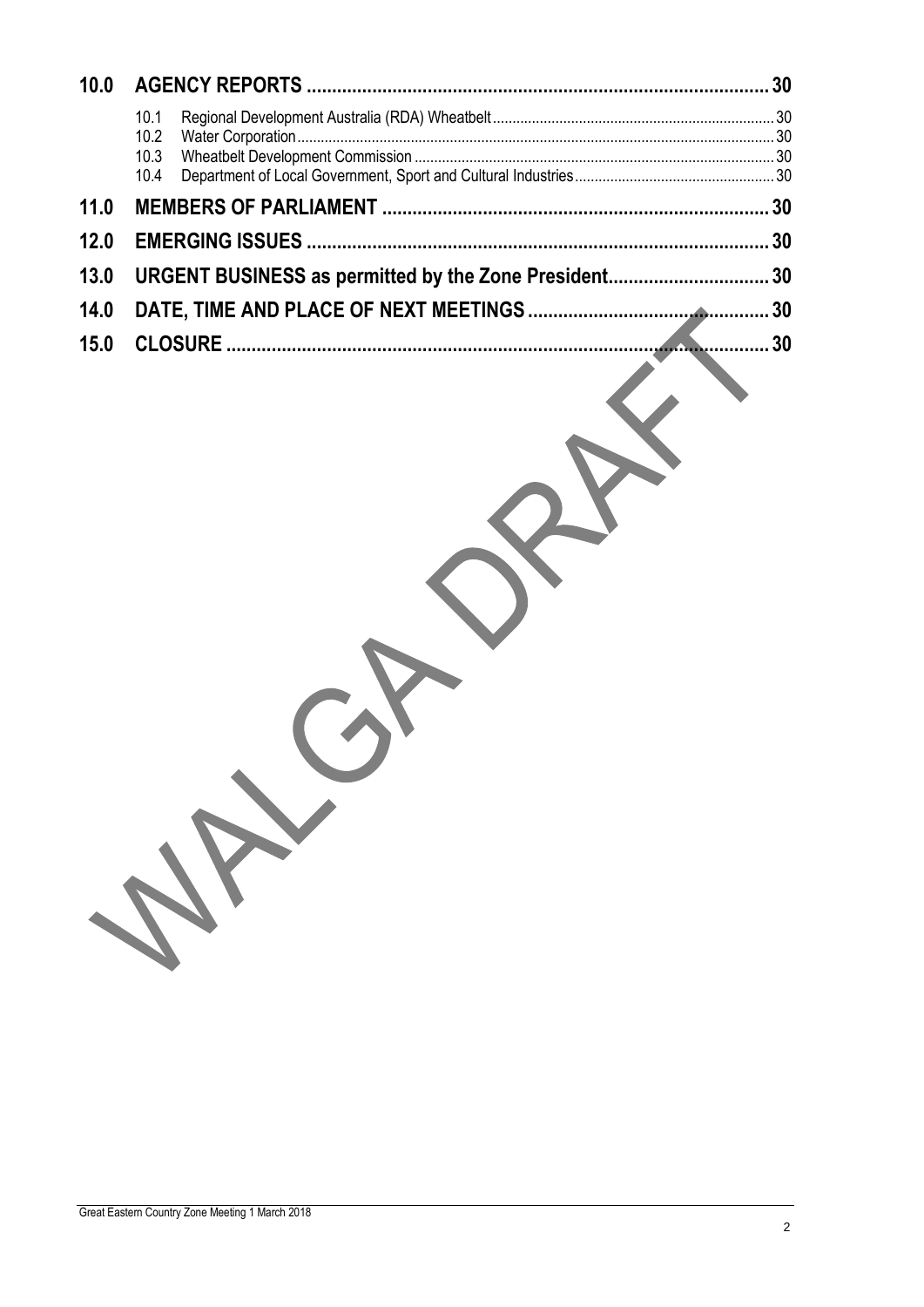## **Minutes**

## **Great Eastern Country Zone of WALGA**

**Thursday 1 March 2018 Commencing at 9.30am (Morning Tea from 9.30am)**

## <span id="page-3-0"></span>**1.0 OPENING AND WELCOME**

## <span id="page-3-1"></span>**2.0 ATTENDANCE AND APOLOGIES**

#### **Attendance**

#### **WALGA Representatives**

Ms Dana Mason, Policy Manager Economics Ms Rebecca Brown, Manager Waste and Recycling

#### **Guests**

Mr Rob Dickie, Government and Industry Relations Advisor CBH Mr Peter Hoare, Chief Operations Officer LGIS

Mr Sheldon Mumby, Electoral Officer for Senator Dean Smith

#### **Apologies**

Ms Andrea Selvey, CEO Shire of Dowerin Mr Raymond Griffiths CEO Shire of Kellerberrin Cr Karin Day, President Shire of Westonia

Ms Sharon Broad Regional Manager Goldfields and Agricultural Region Water Corporation Ms Wendy Newman, CEO Wheatbelt Development Commission Department of Local Government, Sport and Cultural Industries RDA Wheatbelt Ms Melissa Price MP, Member for Durack Senator Dean Smith

Hon Martin Aldridge MLC, Member for Agricultural Region Hon Laurie Graham MLC, Member for Agricultural Region

## <span id="page-3-2"></span>**3.0 DECLARATION OF INTEREST**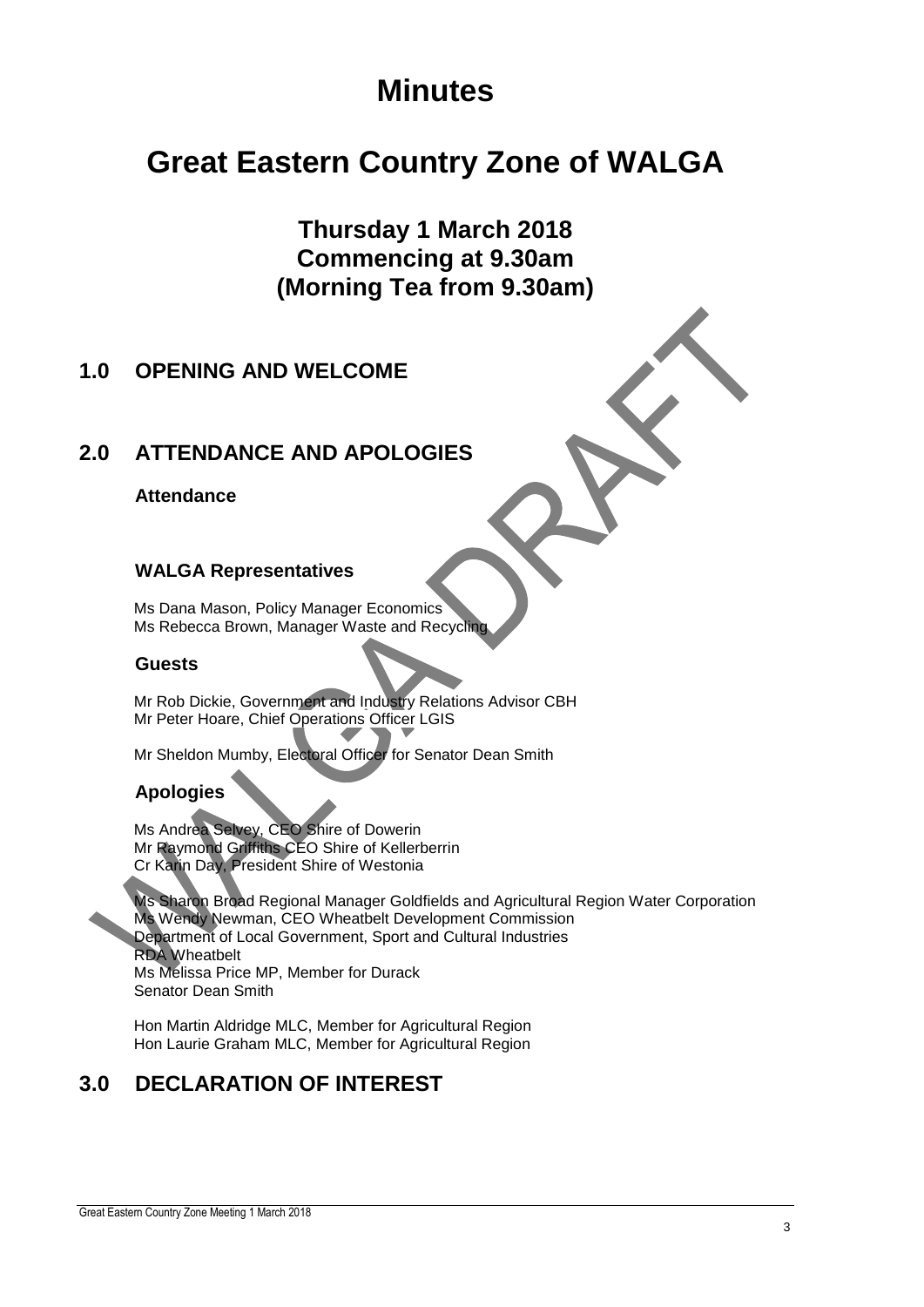## <span id="page-4-0"></span>**4.0 ANNOUNCEMENTS AND ELECTION OF STATE COUNCIL REPRESENTATIVE**

<span id="page-4-1"></span>

| 4.1 | Delegates and Deputy Delegates to Zone |  |
|-----|----------------------------------------|--|
|-----|----------------------------------------|--|

Reporting Officer: Helen Westcott, Executive Officer/Returning Officer

| Disclosure of Interest: | No interest to disclose |
|-------------------------|-------------------------|
| Date:                   | 19 February 2018        |

Attachments: Nil

Following the biennial local government elections Member Councils are to appoint delegates and deputy delegate(s) to the Zone.

At the time of writing the meeting agenda Member Councils had advised their delegates and deputy delegates to the Zone as follows:

| <b>Council</b>             | <b>Delegates</b>                                 | <b>Deputy Delegates</b>                                    |  |  |
|----------------------------|--------------------------------------------------|------------------------------------------------------------|--|--|
| <b>Shire of Bruce Rock</b> | Cr Stephen Strange<br>Cr Ram Rajagopalan         | Mr Darren Mollenoyux, CEO                                  |  |  |
| Shire of Cunderdin         | Cr Dennis Whisson<br>Cr Alison Harris            | <b>CEO</b>                                                 |  |  |
| Shire of Dowerin           | Cr Darrel Hudson<br><b>Cr Brenton Walsh</b>      | Ms Andrea Selvey, CEO                                      |  |  |
| Shire of Kellerberrin      | Cr Rod Forsyth<br>Cr Scott O'Neill               | Mr Raymond Griffiths, CEO                                  |  |  |
| Shire of Kondinin          | Cr Kent Mouritz                                  | Mr John Read, CEO                                          |  |  |
| Shire of Koorda            | <b>Cr Ricky Storer</b><br><b>Cr Pamela McWha</b> | Mr David Burton, CEO                                       |  |  |
| Shire of Merredin          | Cr Ken Hooper<br><b>Cr Mal Willis</b>            | Cr Julie Flockart                                          |  |  |
| Shire of Mt Marshall       | Cr Tony Sachse<br><b>Cr Nick Gillett</b>         | Mr John Nuttall, CEO                                       |  |  |
| Shire of Mukinbudin        | Cr Gary Shadbolt<br>Cr Sandra Ventris            | Mr Dirk Sellenger, CEO                                     |  |  |
| Shire of Narembeen         | Cr Rhonda Cole<br>Cr Kellie Mortimer             | All other Councilors                                       |  |  |
| Shire of Nungarin          | Cr Eileen O'Connell<br>Cr Jim Taylor             | Cr Gary Coumbe                                             |  |  |
| Shire of Tammin            | Cr Tania Daniels<br><b>Cr Glenice Batchelor</b>  | <b>CEO</b>                                                 |  |  |
| Shire of Trayning          | Cr Melanie Brown<br><b>Cr Geoff Waters</b>       | Cr Marlon Hudson                                           |  |  |
| Shire of Westonia          | Cr Karin Day<br>Cr Bill Huxtable                 | Mr Jamie Criddle, CEO                                      |  |  |
| Shire of Wyalkatchem       | <b>Cr Quentin Davies</b><br>Cr Owen Garner       | All other Councilors and CEO if<br>no Councillor available |  |  |
| Shire of Yilgarn           | Cr Onida Truran<br>Cr Wayne Della Bosca          | CEO                                                        |  |  |

The above details are for information purposes only.

No decision required.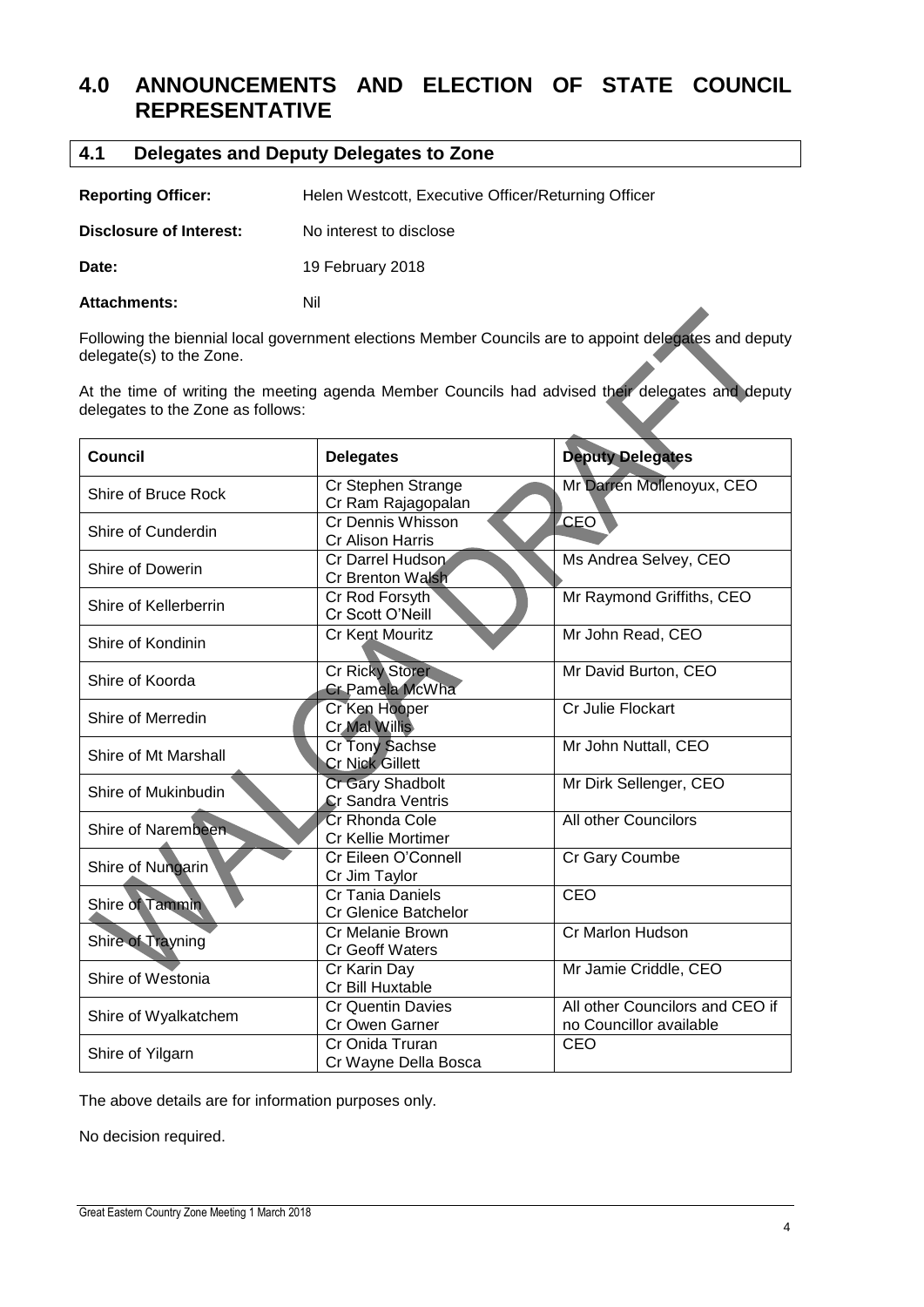#### <span id="page-5-0"></span>**4.2 Election of Zone Representative to the Local Government Agricultural Freight Group**

| <b>Reporting Officer:</b> | Helen Westcott, Executive Officer/Returning Officer |
|---------------------------|-----------------------------------------------------|
| Disclosure of Interest:   | No interest to disclose                             |
| Date:                     | 19 February 2018                                    |
| <b>Attachments:</b>       | Nil                                                 |

#### **Background:**

The Zone is represented on a number of committees, including the Local Government Agricultural Freight Group (LGAFG).

At the meeting of the Great Eastern Country Zone (GECZ) held Thursday 30 November 2017 Cr Stephen Strange, President Shire of Bruce Rock, was elected the Zone's delegate to the LGAFG, with Cr Rod Forsyth, President Shire of Kellerberrin, elected the Zone's deputy delegate.

Cr Strange has advised that due to his increasing responsibilities on WALGA State Council he is unable to continue in his role as the Zone's delegate to the LGAFG.

Cr Forsyth has indicated his willingness to become the Zone's delegate to the LGAFG.

Notwithstanding Cr Forsyth's willingness to represent the Zone, it is appropriate for nominations to be called for the positions of Delegate and Deputy Delegate. Nominations will be invited by the Zone President from the floor of the meeting.

The following process will be followed in regard to the election of delegates to the various organisations:

- President will invite nominations from the floor for the one position;
- Should a ballot be required the following process will be followed:
	- o Prior to the ballot nominees for the position will be extended the opportunity to provide a two (2) minute election bid to delegates;
	- o The ballot will be conducted as a secret ballot;
	- o Each voting delegate to the Great Eastern Country Zone will be entitled to cast one (1) vote in the ballot process, with the "first past the post" method of election being used; and
	- o The candidates with the greater number of votes will be elected with the result being announced to the meeting.

In the event of a tie between two candidates for either the election a second ballot will be conducted immediately between those two candidates.

In the event that Cr Forsyth is elected as the delegate to the LGAFG it will be necessary to conduct an election for the deputy delegate, which will follow the same process as for the election of the delegate.

Refer also to Agenda Item 8.2.

#### **RECOMMENDATION:**

That all ballot papers used in the election process be destroyed.

| <b>RESOLUTION</b> | Moved: | Seconded: |
|-------------------|--------|-----------|
|-------------------|--------|-----------|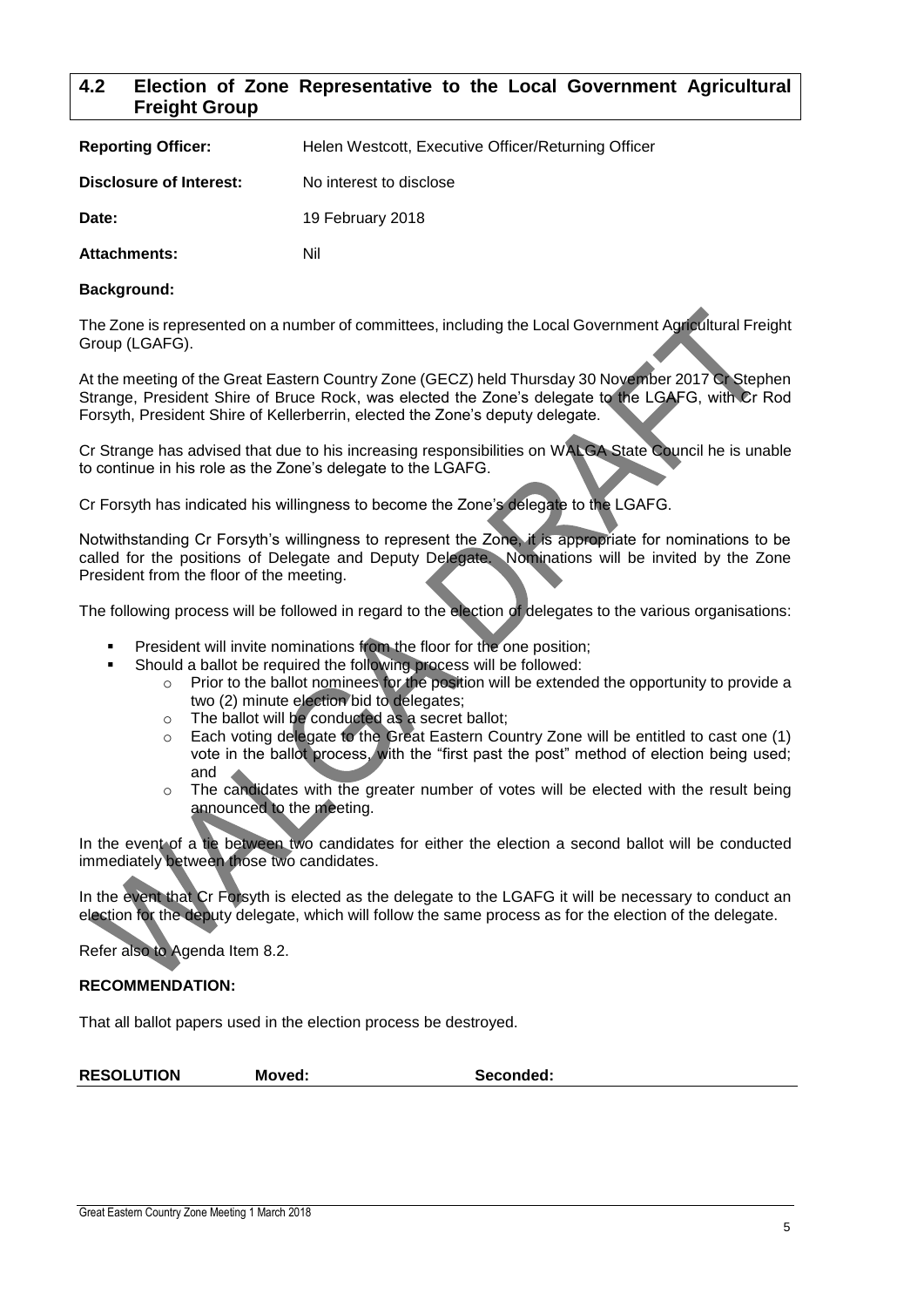#### <span id="page-6-0"></span>**4.3 Election of Zone Deputy Representative to the Wheatbelt District Emergency Management Committee**

| <b>Reporting Officer:</b> | Helen Westcott, Executive Officer/Returning Officer |
|---------------------------|-----------------------------------------------------|
| Disclosure of Interest:   | No interest to disclose                             |
| Date:                     | 19 February 2018                                    |
| Attachments:              | Nil                                                 |

#### **Background:**

The Zone is represented on a number of committees, including the Wheatbelt District Emergency Management Committee (Wheatbelt DEMC).

At the meeting of the Great Eastern Country Zone (GECZ) held Thursday 30 November 2017 Cr Tony Sachse, President Shire of Mt Marshall, was elected the Zone's delegate to the Wheatbelt DEMC.

A deputy delegate was not appointed at this time.

Since the November 2017 meeting of the GECZ, Cr Sachse has advised the Zone's President, Cr Cole, that the Shire of Mt Marshall's Regulatory Officer, Jack Walker, had expressed interest in filling this position (of Deputy Delegate). Mr Walker has considerable experience in emergency management issues, with the Shire's CEO happy for Mr Walker to be the Zone's deputy delegate on the DEMC.

Cr Sachse has indicated that he is happy to nominate Mr Walker to the position.

Given that there were no nominations received for the position of deputy delegate it would seem appropriate for Mr Walker's nomination to be accepted.

If, however, another member of the Zone wanted to stand for the position an election would be required.

The following process will be followed should that be the case.

- President will invite nominations from the floor for the one position;
	- Should a ballot be required the following process will be followed:
		- $\circ$  Prior to the ballot nominees for the position will be extended the opportunity to provide a two (2) minute election bid to delegates;
		- o The ballot will be conducted as a secret ballot;
		- Each voting delegate to the Great Eastern Country Zone will be entitled to cast one (1) vote in the ballot process, with the "first past the post" method of election being used; and

The candidates with the greater number of votes will be elected with the result being announced to the meeting.

In the event of a tie between two candidates for the election a second ballot will be conducted immediately between those two candidates.

#### **RECOMMENDATION:**

That all ballot papers used in the election process be destroyed.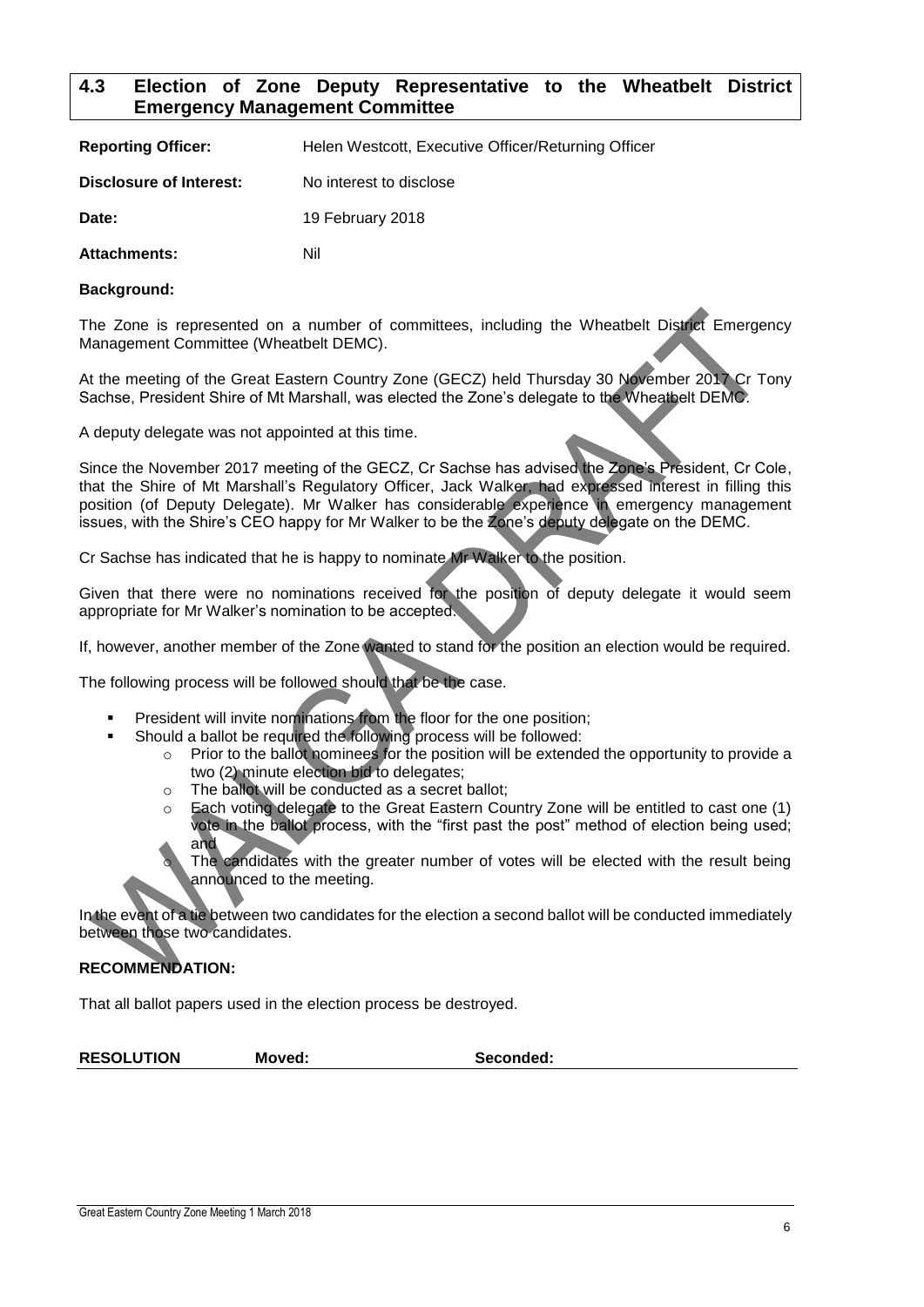## <span id="page-7-0"></span>**5.0 GUEST SPEAKERS / DEPUTATIONS**

#### <span id="page-7-1"></span>**5.1 Incorporation of Waste Management into Emergency Event Planning and Recovery (11.15am)**

There have been a number of situations in Western Australia where recovery efforts have been hampered by challenges associated with waste management. Ineffective waste management has the potential to significantly delay recovery efforts, present a considerable risk to human health and the environment and increase the costs of recovery.

Through the Office of Emergency Management, WALGA has received funding to work on embedding waste management considerations within local emergency management planning and response mechanisms.

Ms Rebecca Brown, WALGA's Manager Waste and Recycling, will provide an outline of the project to date and allow discussion regarding specific Local Governments waste management/emergency management considerations.

She will also provide Zone delegates with an update on the progress of the development of the Container Deposit Scheme and State Waste Strategy Review.

#### <span id="page-7-2"></span>**5.2 Presentation by LGIS (11.30am)**

Late last year LGIS approached the Executive Officer with a request to present at a meeting of the Great Eastern Country Zone (GECZ).

The GECZ Executive Committee considered this request when it met on Thursday 8 February 2018, agreeing that a presentation would be of benefit and interest to the Zone's Member Councils.

Peter Hoare, LGIS' Chief Operating Officer, will be attending the meeting. Whilst a particular topic has not been selected for the meeting, possible topics for discussion include:

- **Reg. 17 requirements – risk management benefits Session Aim** - To ensure that elected members and Officers understand Audit Regulations 17 key learnings and the importance of ensuring local government has appropriate risk management frameworks in place.
- **Protecting your most important assets – people and property Session Aim - By highlighting the risks to the scheme associated with people and property, this** session aims to show the importance of implementing emergency management in accordance with AS3745 Managing Emergencies in Facilities.
- **Contract Risk Mitigation – allocating the right risk Session Aim** - To raise awareness of the importance of appropriate risk allocation in contracts and the risk exposed to local government if not managed properly
- **Workers compensation – targeting key areas of risk Session Aim**  $\cdot$  To equip attendees with the understanding of the workers comp system in WA, scheme trends and patterns and most importantly risk management strategies that can be targeted to improve workers comp performance.

#### <span id="page-7-3"></span>**5.3 Presentation by CBH (12.00noon)**

An invitation to CBH's CEO, Mr Jimmy Wilson to attend the March meeting of the Great Eastern Country Zone (GECZ) was recently extended by the Zone's President, Cr Cole.

Unfortunately, Mr Wilson is unable to attend. Mr Rob Dickie, CBH's Government and Industry Relations Advisor, will attend on his behalf.

Mr Dickie will provide the meeting with an update on CBH's Network Strategy and respond to questions on matters of interest to the meeting.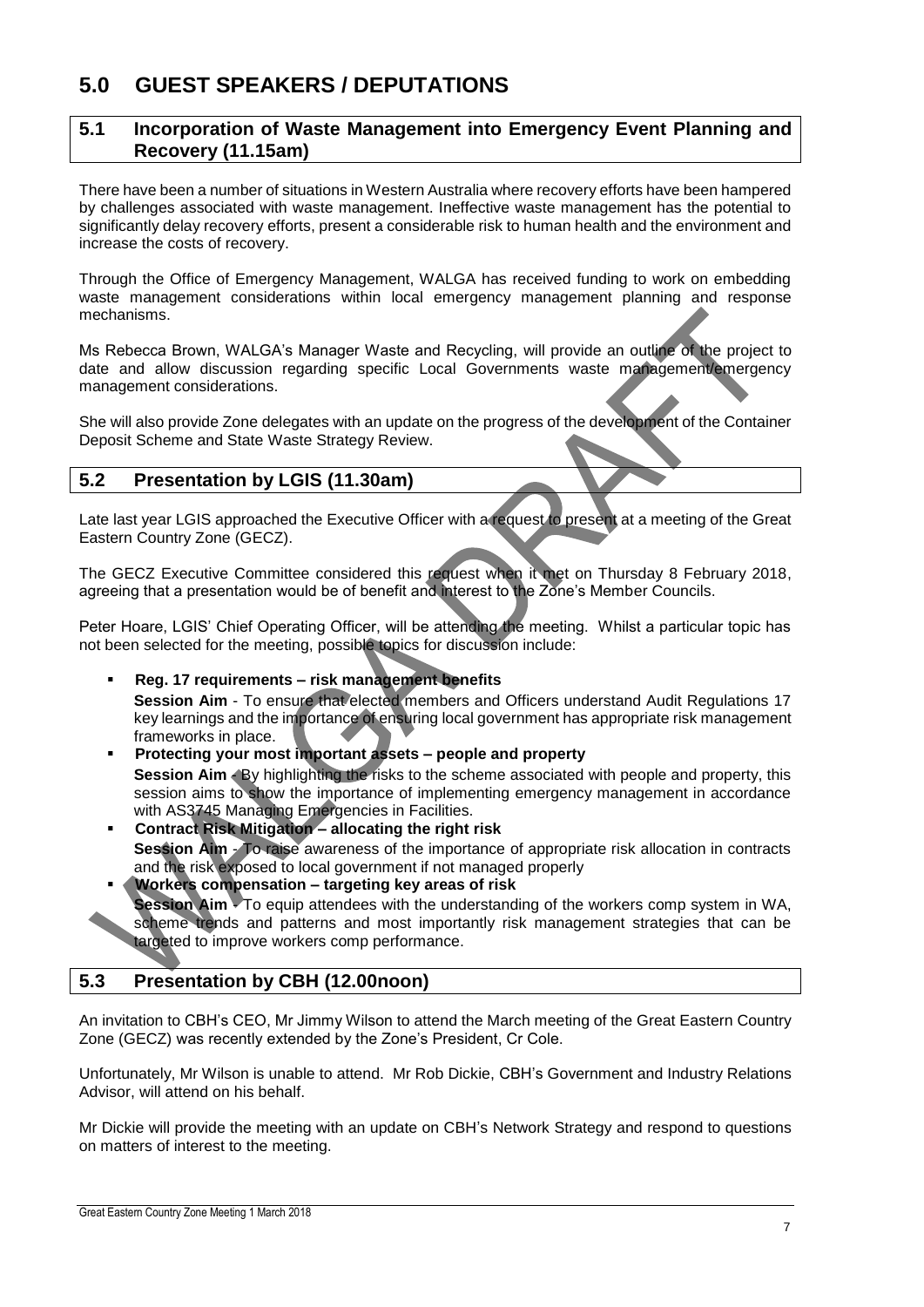## <span id="page-8-0"></span>**6.0 MINUTES**

#### <span id="page-8-1"></span>**6.1 Confirmation of Minutes from the Great Eastern Country Zone Meeting held Thursday 30 November 2017 (Attachment)**

The Minutes of the Great Eastern Country Zone Meeting held Thursday 30 November 2017 have previously been circulated to Member Councils.

#### **RECOMMENDATION:**

That the Minutes of the Meeting of the Great Eastern Country Zone held Thursday 30 November 2017 confirmed as a true and accurate record of the proceedings.

RESOLUTION: Moved: **Seconded:** 

#### <span id="page-8-2"></span>**6.2 Business Arising from the Minutes of the Great Eastern Country Zone Meeting Thursday 30 November 2017 (Attachment)**

7.4 Reduction of Direct Grant Road Funding to Local Government

*RESOLUTION: Moved: Cr Sachse Seconded: Cr Forsyth*

- *That:*
	- *1. The Great Eastern Country Zone write to WALGA expressing its support for its efforts in advocating the WALGA policy position that current local road funding arrangements remain in place, that is local road funding from the State be a fixed percentage of Vehicle Licence Fee revenue; and*
	- *2. Copies of the letter be forwarded to all the Zone's Parliamentary representatives.*

*CARRIED*

Correspondence to the WALGA CEO, Ricky Burges, has been prepared. A copy of the response to the Zone's letter forms an attachment to meeting agenda.

The letter has also been forwarded to all the Zone's Parliamentary representatives.

#### <span id="page-8-3"></span>**6.3 Minutes from the Great Eastern Country Zone Executive Committee Meeting held Thursday 8 February 2018 (Attachment)**

Presenting the Minutes from the Great Eastern Country Zone Executive Committee Meeting held Thursday 8 February 2018

#### **RECOMMENDATION:**

That the Minutes of the Meeting of the Great Eastern Country Zone Committee Meeting held Thursday 8 February 2018 be received.

**RESOLUTION: Moved: Seconded:** 

#### <span id="page-8-4"></span>**6.4 Matters for Noting (Attachment)**

- Office of Bushfire Risk Management Update December 2017;
- Office of Bushfire Risk Management Update January 2018;
- Special edition of the Office of Bushfire Risk Management Update *Summary of 2016-17 Fuel Reduction Activities in Western Australia*; and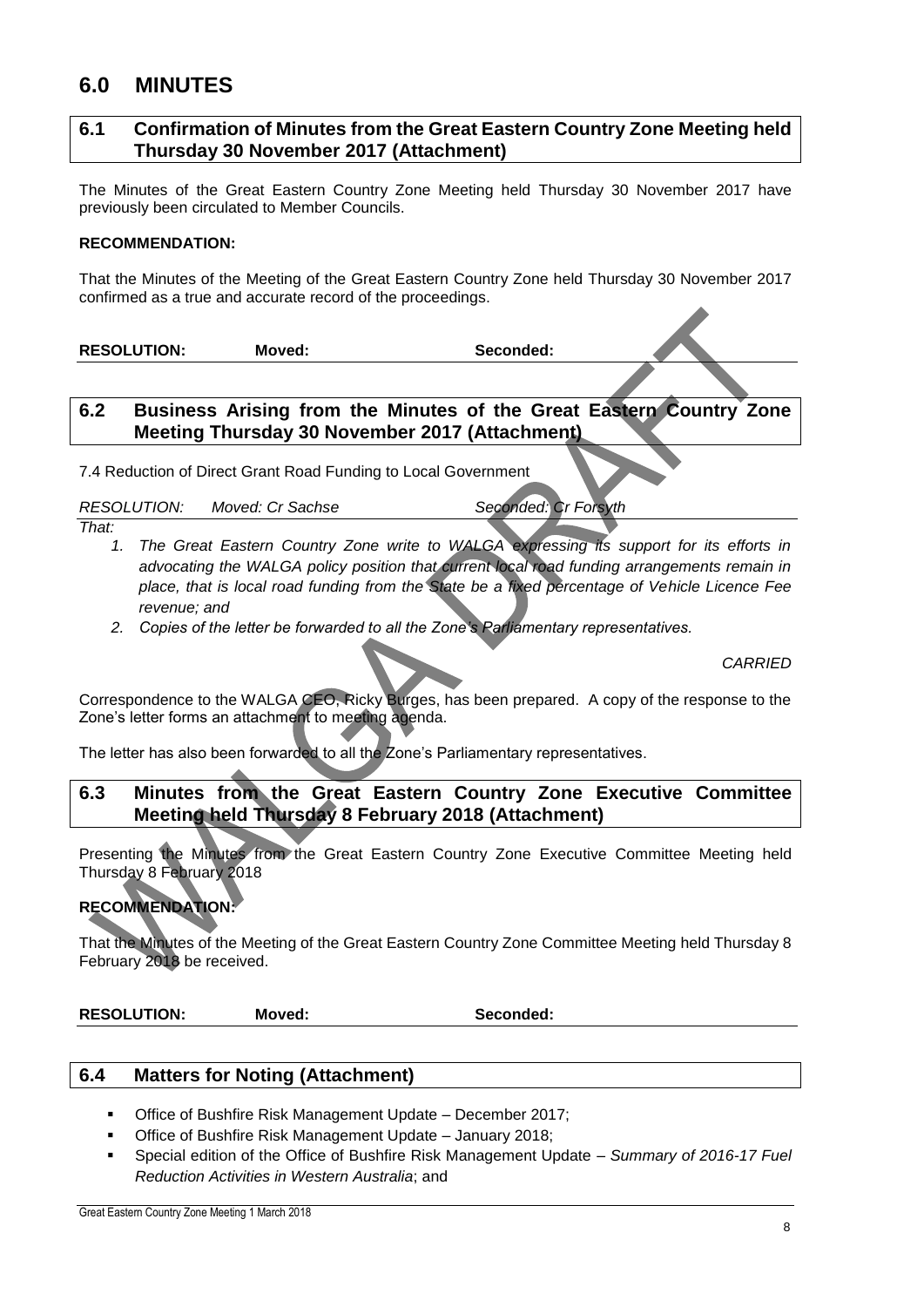Training for Country Councillors - An additional phase of the Department of Local Government, Sport and Cultural Industries and WALGA's subsidised training, funded by the State Government through the Royalties for Regions and Country Local Government Fund program, has just been released for completion by 30 June 2018.

A range of training courses were selected by DLGSC, with input from WALGA resulting in a schedule which considered what courses had already recently been delivered in each Zone for Elected Members.

WALGA has liaised with the selected Host Council's with the program below to be delivered to the Great Eastern Zone at a subsidised cost of only \$50 per course per Elected Member.

Whilst being marketed directly to Councils to ensure that this training opportunity reaches the maximum number of Elected Members effectively and efficiently, WALGA has also requested that the matter be drawn to the attention of these attending the March Meeting of the Greta Eastern Country Zone.

Details on the courses being offered are detailed below.

| <b>Training Course</b> | Understanding Financial Reports and Budgets    |
|------------------------|------------------------------------------------|
| <b>Host Council</b>    | Kellerberrin                                   |
| <b>Date</b>            | Thursday 12 April 2018                         |
| <b>Training Course</b> | <b>Effective Community Leadership</b>          |
| <b>Host Council</b>    | Kellerberrin                                   |
| Date                   | Friday 13 April 2018                           |
| <b>Training Course</b> | Integrated Strategic Planning - the Essentials |
| <b>Host Council</b>    | Kellerberrin                                   |
| <b>Date</b>            | Thursday 21 June 2018                          |
| <b>Training Course</b> | Integrated Strategic Planning - Advanced       |
| <b>Host Council</b>    | Kellerberrin                                   |
| <b>Date</b>            | Friday 22 June 2018                            |

#### **RECOMMENDATION:**

That the matters detailed in Item 6.4 be noted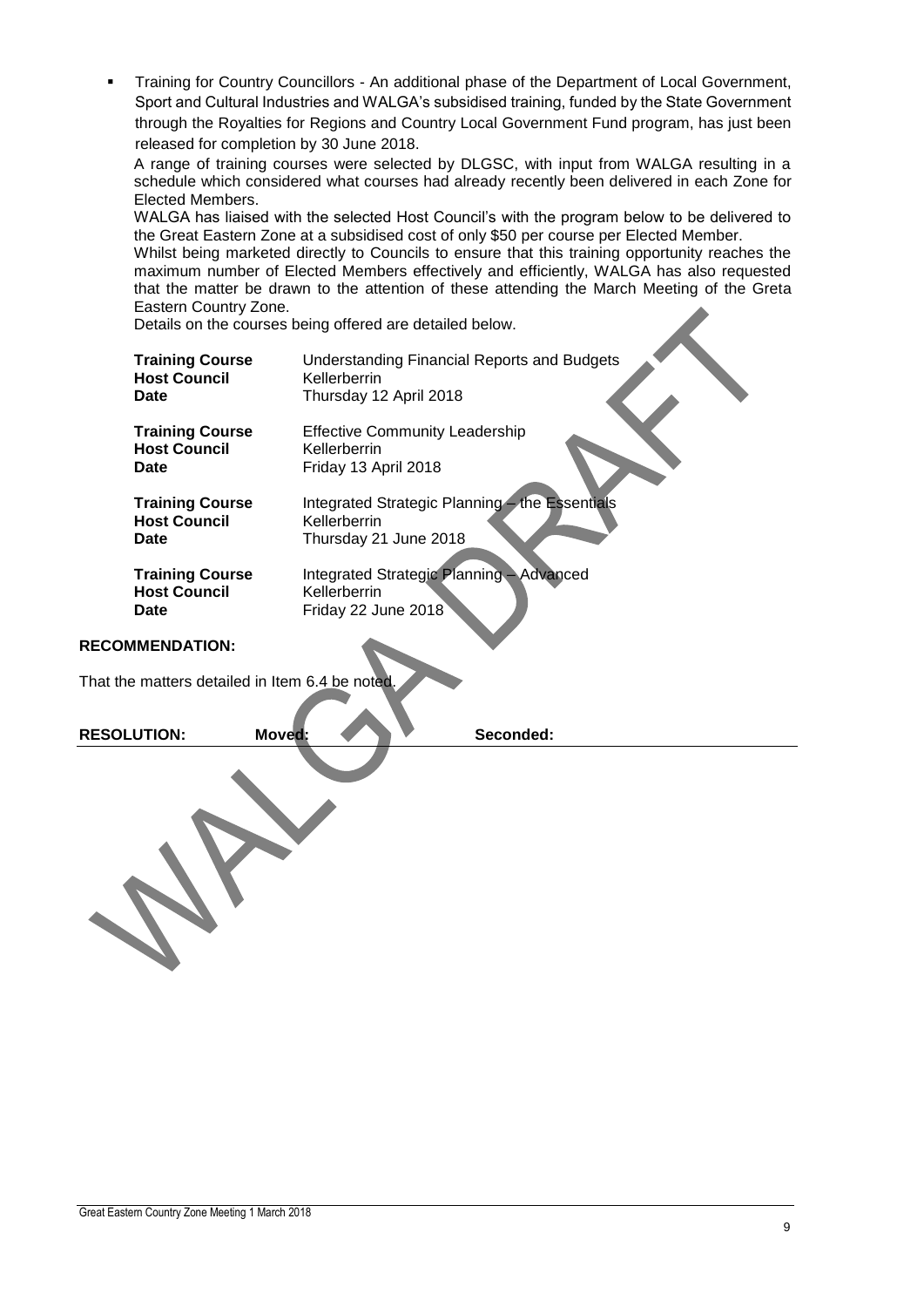## <span id="page-10-0"></span>**7.0 ZONE BUSINESS**

#### <span id="page-10-1"></span>**7.1 Review of** *Local Government Act 1995*

| <b>Reporting Officer:</b> | Helen Westcott, Executive Officer |  |  |  |
|---------------------------|-----------------------------------|--|--|--|
| Disclosure of Interest:   | Nil                               |  |  |  |
| Date:                     | 19 February 2018                  |  |  |  |
| <b>Attachments:</b>       | Nil                               |  |  |  |

#### **Background:**

On Wednesday 8 November 2017 the Minister for Local Government, Hon David Templeman MLA, launched the Government's review of the *Local Government Act 1995* with the release of a consultation paper at the Local Government Professionals Australia Annual Conference. In releasing the consultation paper, the Minister called on local governments, residents, community organisations and businesses to make a submission.

The Minister's Discussion Paper was considered at the Meeting of the Greta Eastern Country Zone held Thursday 30 November 2017 at which time it was resolved as shown below:

| <i>RESOLUTION:</i> |                                                                                       | Moved: Cr Strange |  | Seconded: Cr Truran |  |  |
|--------------------|---------------------------------------------------------------------------------------|-------------------|--|---------------------|--|--|
| That:              |                                                                                       |                   |  |                     |  |  |
|                    | The release of a Discussion Paper Phase One, on 8 Movember 2017 by Minister for Local |                   |  |                     |  |  |

- *1. The release of a Discussion Paper Phase One, on 8 November 2017, by Minister for Local Government, Hon David Templeman, be noted.*
- *2. The Zone defer consideration of the Local Government Act Review issues outlined in the Minister's Discussion Paper, until the Zone Meeting on Thursday 1 March 2018, subject to the Minister granting the request from WALGA for an extension of time.*
- *3. In the event the Minister does not grant an extension of time the Zone President be authorised to call a Special Zone Meeting to enable the Zone Submission to be submitted within the time frame. CARRIED*

#### **Executive Officer Comment:**

As Member Councils are aware, the Minister for Local Government extended the public consultation period to 9 March 2018. This extension of time has allowed WALGA to address all the issues raised in the Minister's Discussion Paper in its draft submission which will be considered at the WALGA State Council Meeting to be held Wednesday 7 March 2018.

As such the draft submission will be discussed by the Zone as part of considerations around the meeting's review of the WALGA State Council Agenda.

No further comment required.

**RECOMMENDATION:**

That the matter be noted.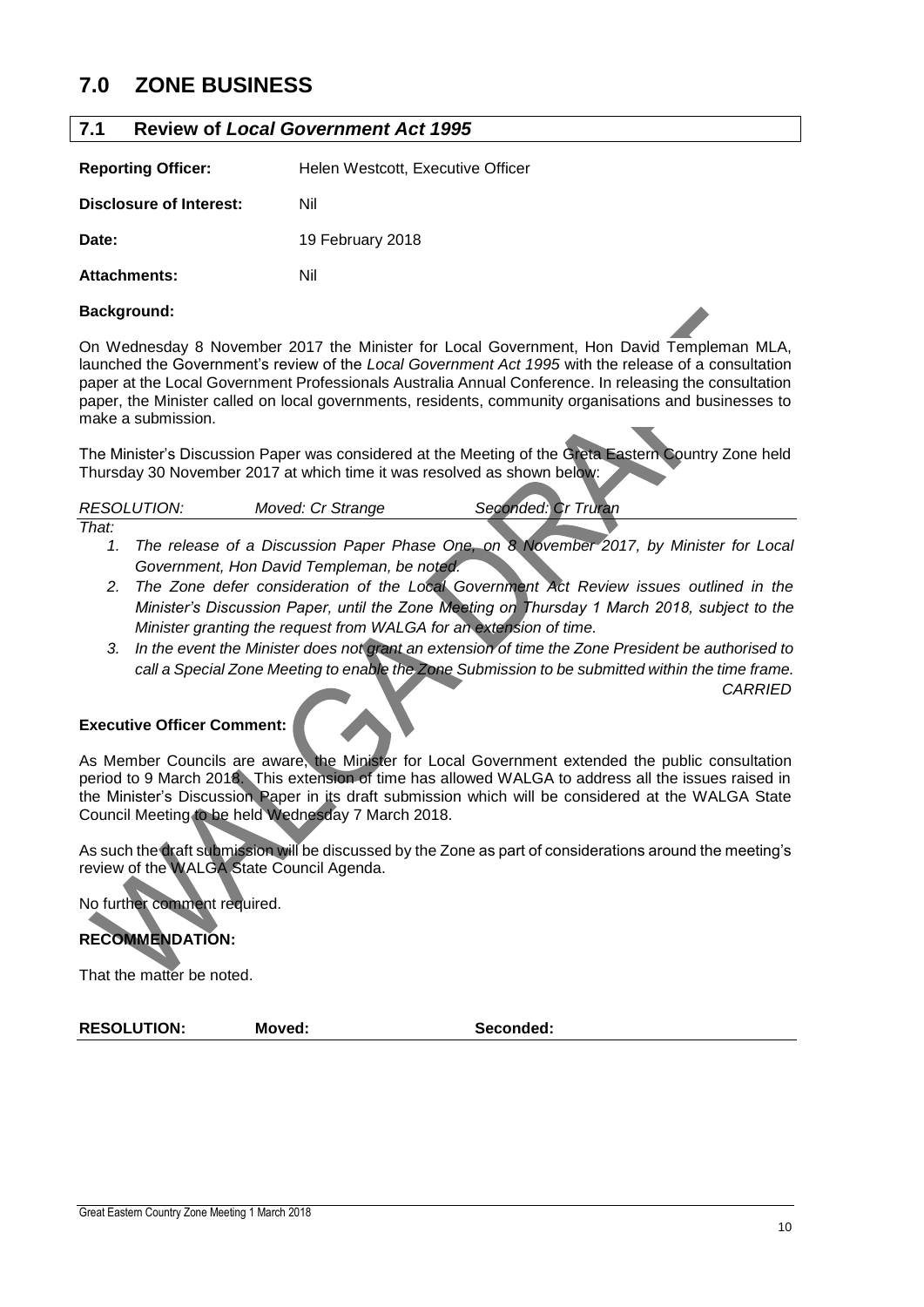#### <span id="page-11-0"></span>**7.2 Wheatbelt Conference 2018 – Progress Report**

| <b>Reporting Officer:</b> | Helen Westcott, Executive Officer<br>Kevin Poynton, BHW Consulting                 |  |  |
|---------------------------|------------------------------------------------------------------------------------|--|--|
| Disclosure of Interest:   | BHW Consulting is involved in the organisation of the Wheatbelt<br>Conference 2018 |  |  |
| Date:                     | 20 February 2018                                                                   |  |  |
| <b>Attachments:</b>       | Nil                                                                                |  |  |

#### **Background:**

Previous approval has been given by the participating Zones for the Conference Organising Committee comprising of the Executive Officers for the Avon Midland, Central and Great Eastern Country Zones to plan and conduct the 2018 Wheatbelt Conference.

The 2018 Wheatbelt Conference will be held on 5-6 April 2018 in Jurien Bay.

#### **Executive Officer Comment:**

The Executive Officer will provide a verbal update to the meeting.

#### **RECOMMENDATION:**

That the Executive Officer's report be noted.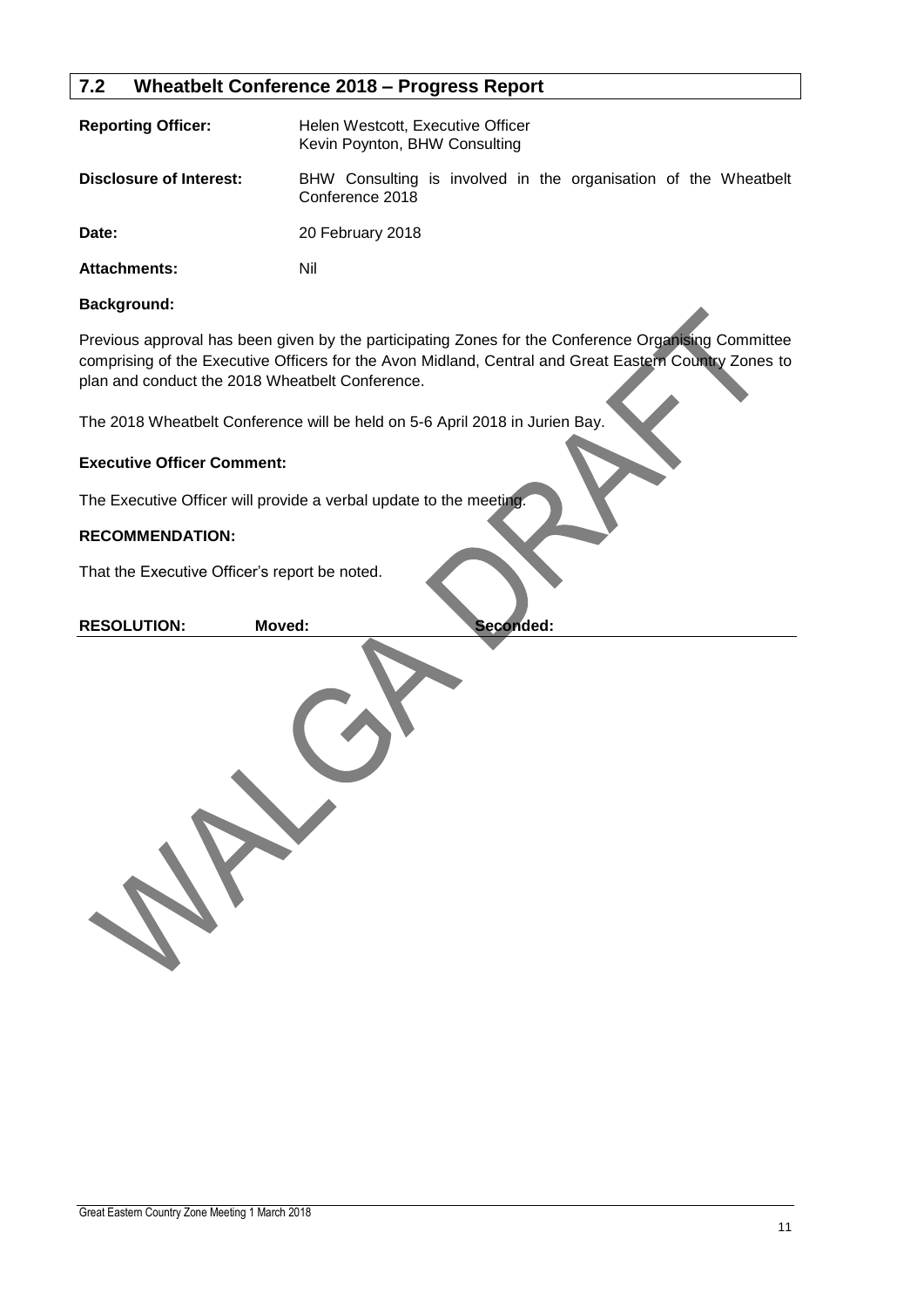#### <span id="page-12-0"></span>**7.3 Education Department Spending Cuts**

| <b>Reporting Officer:</b> | Helen Westcott, Executive Officer                                                                                         |
|---------------------------|---------------------------------------------------------------------------------------------------------------------------|
| Disclosure of Interest:   | Nil                                                                                                                       |
| Date:                     | 20 February 2018                                                                                                          |
| <b>Attachments:</b>       | Hon Sue Ellery Media Statement 13 December 2017<br>Hon Mark McGowan and Hon Sue Ellery Media Statement 11 January<br>2018 |

#### **Background:**

At Zone President Cr Cole's request this matter was discussed at the Great Eastern Country Zone Executive Committee Meeting held Thursday 8 February 2018.

On 13 December 2017 Minister for Education Hon Sue Ellery announced a range of budget measures in an "effort to fix the State's finances". A copy of the Minister's media statement forms an attachment to the meeting agenda.

On 11 January 2018 the Premier Hon Mark McGowan and Minister for Education issued a further media statement reversing some of the decisions made in respect to the cuts. A copy of that media statement also forms an attachment to this agenda.

The matter was discussed at the GECZ Executive Committee Meeting held Thursday 8 February 2018 with the meeting agreeing that the matter be listed for discussion by the Zone.

#### **Executive Officer Comment:**

The expenditure cuts contained a number of important programs and whilst some high-profile cuts, such as School of the Air, have received considerable media attention and were the subject of being reversed it is not totally clear, from the media statements, what the full extent of the impact the education cuts (as amended) may have on the Wheatbelt region.

In view of the uncertainty of what cuts are included in the amended expenditure costs of \$41 million there is a need for the Zone to obtain greater understanding of the extent of the cuts and what if any impact these cuts will have on communities across the Zone. This is certainly the case with the loss of programs such as camp schools and the closure of the Moora Residential College. It may therefore be appropriate to invite the Regional Director for the Wheatbelt Education Region to the next Zone Meeting to discuss any concerns.

The Executive Officer understands this issue has been raised with WALGA and they are undertaking advocacy on behalf of the sector. WALGA's representatives to the Zone meeting may be able to provide additional comment.

### **RECOMMENDATION:**

That the Great Eastern Country Zone invite the Regional Director of Education to the next Zone Meeting to discuss the impact of all education cuts on the Wheatbelt Region.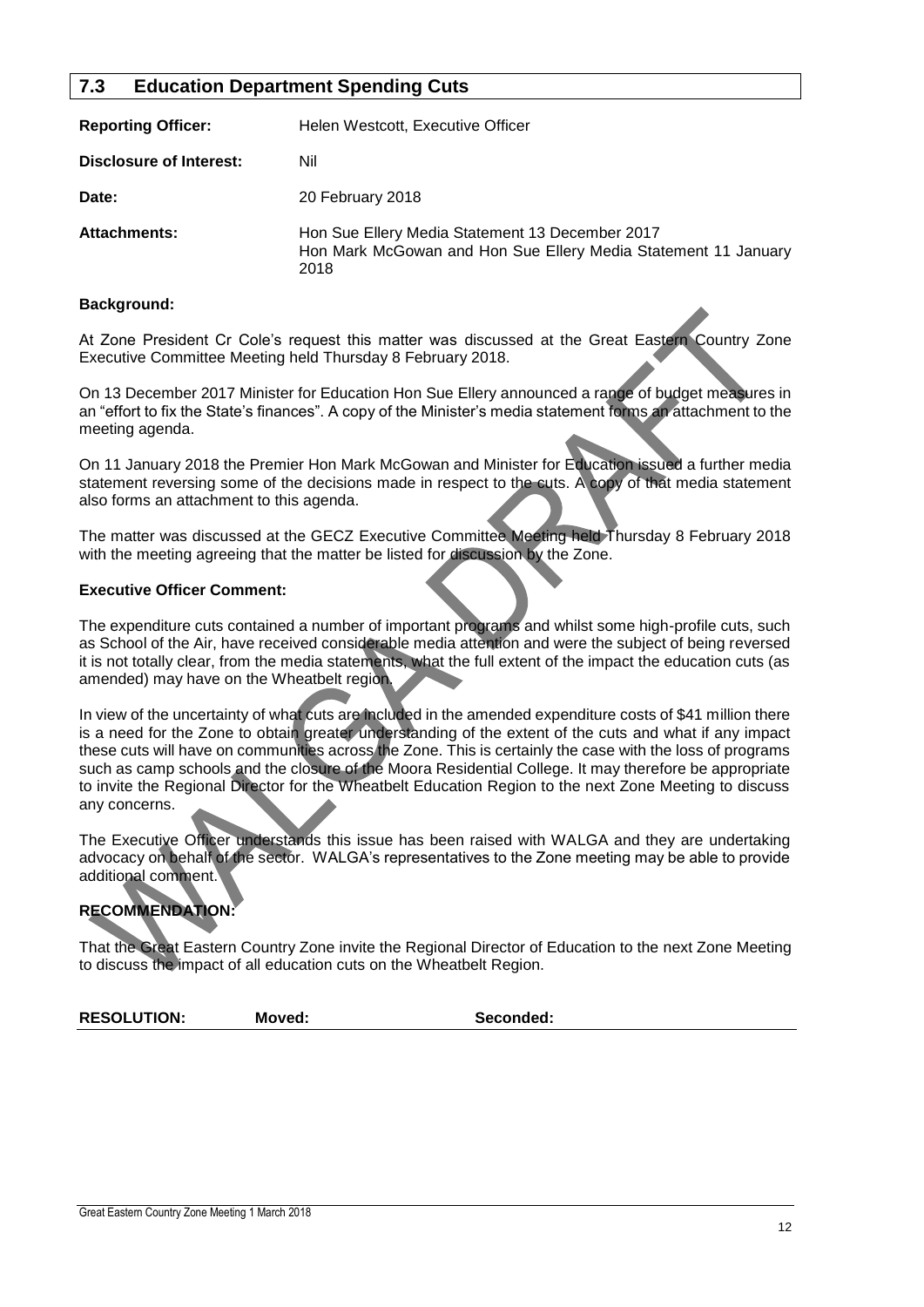#### <span id="page-13-0"></span>**7.4 Restructure Department of Fire and Emergency Services**

| <b>Reporting Officer:</b> | Helen Westcott, Executive Officer                                                                                                   |
|---------------------------|-------------------------------------------------------------------------------------------------------------------------------------|
| Disclosure of Interest:   | Nil                                                                                                                                 |
| Date:                     | 16 February 2018                                                                                                                    |
| <b>Attachments:</b>       | Media Statement Minister for Emergency Services Hon Francis Logan -<br>Department restructure to benefit State's emergency services |

#### **Background:**

On Wednesday 14 February 2018 the Minister for Emergency Services, Hon Francis Logan MLA, announced (the Minister's media statement forms an attachment to the meeting agenda) a restructure of the Department of Fire and Emergency Services (DFES) which sees the Office of Emergency Management integrated into a "new command structure".

#### **Executive Officer Comment:**

The Executive Officer has noted in the Report on Key Activities, Infrastructure in the WALGA State Council Agenda, an item on Western Australian Natural Disaster Relief and Recovery Arrangements (WANDRRA) and the fact that the Office of Emergency Management is proposing to engage with Local Governments over the coming six months to develop and communicate details of the new arrangements. WALGA will support and provide advice to this process.

It is fair to say that there have been some concerns raised about the effectiveness and timeliness of WANDRRA in responding to incidents of flood and storm damage. The Executive Officer has recently met with the Office of Emergency Management, State Recovery Coordinator, Mr Steve Joske, and it is understood that some Wheatbelt local governments have been able to seek more timely response to WANDRRA issues.

Recognising that progress has been made the Executive Officer is "concerned" that the inclusion of the Office of Emergency Management within the DFES structure and the reduction of the senior executive staff by three may be detrimental to the operations of the recovery effort after an incident.

Whilst the Minister's media statement highlights the positives and cost savings from the restructure it is difficult to comprehend that there will be no change to effectiveness and interaction with local government in regard to recovery issues.

#### **RECOMMENDATION:**

That the Media statement by the Minister for Emergency Services, Hon Francis Logan MLA, in relation to the restructure of the Department of Fire and Emergency Services (DFES) including the integration of the Office of Emergency Management into a "new command structure" be noted and WALGA be asked to monitor any impact on the local government sector of the changes once implemented.

#### **RESOLUTION: Moved: Cr Sachse Seconded: Cr Truran**

**That the Media statement by the Minister for Emergency Services, Hon Francis Logan MLA, in relation to the restructure of the Department of Fire and Emergency Services (DFES) including the integration of the Office of Emergency Management into a "new command structure" be noted and WALGA be asked to monitor any impact on the local government sector of the changes once implemented.**

**CARRIED**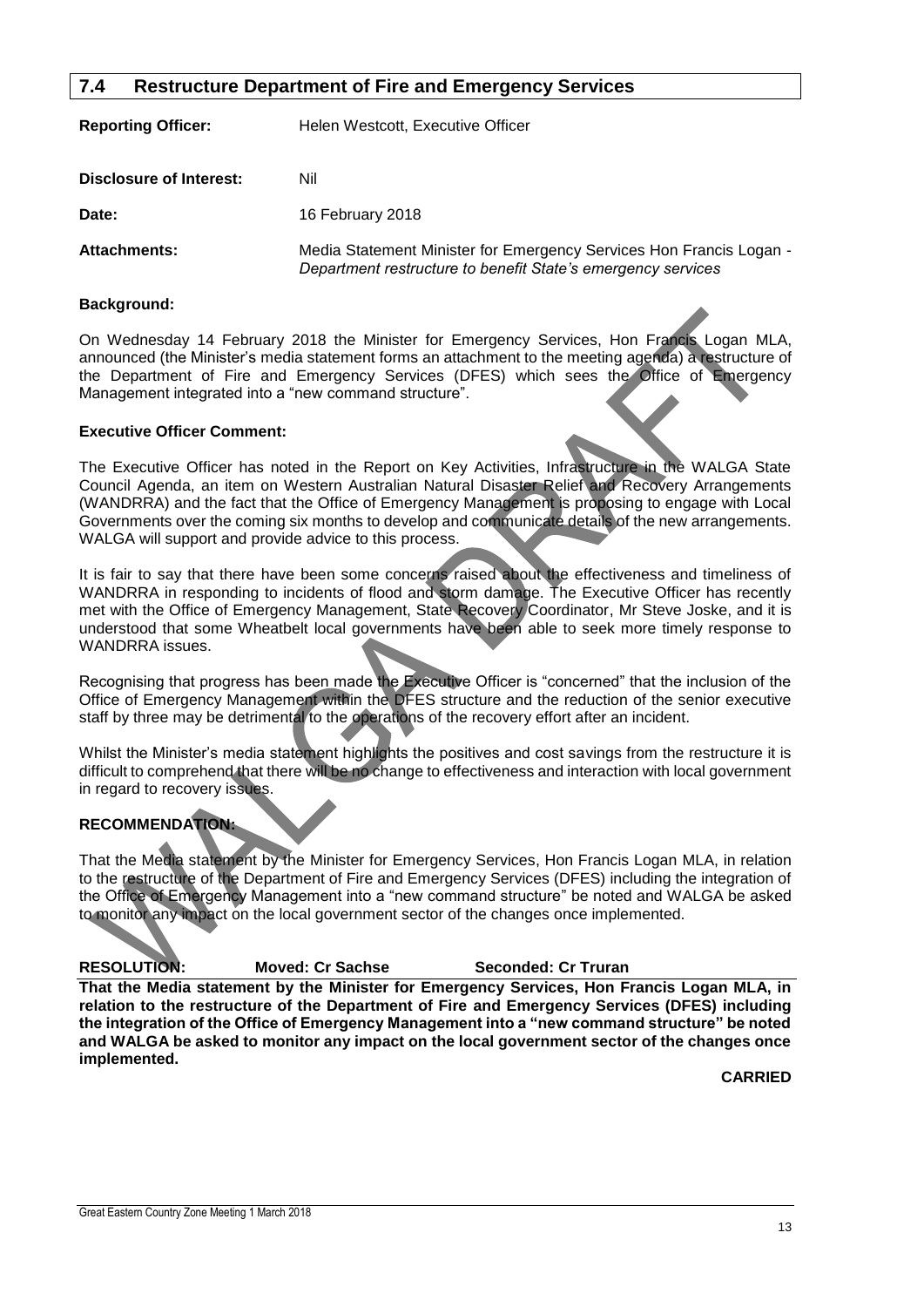## <span id="page-14-0"></span>**8.0 ZONE REPORTS**

#### <span id="page-14-1"></span>**8.1 Zone President Report**

Cr Rhonda Cole

#### **RECOMMENDATION:**

That the Zone President's Report be received.

**RESOLUTION: Moved: Seconded:**

### <span id="page-14-2"></span>**8.2 Local Government Agricultural Freight Group (Attachments)**

Cr Stephen Strange Cr Rod Forsyth

Refer also to Agenda Item 4.2

Presenting the minutes from a meeting of the Local Government Agricultural Freight Group (LGAFG) held Monday 5 February 2018.

A number of attachments accompany the minutes. These are also attached for Member Councils information and include:

- Harvest Mass Management Scheme: A Guide to Safe Road Access During Harvest 2016/17;
- Harvest Mass Management Scheme: A Guide to Safe Road Access During 2017-18 Harvest Season; and
- Restricted Access Vehicle Agricultural Machine Operational Guidelines. December 2017

Cr Ken Seymour, President Shire of Moora, has been elected Chairperson of the LGAFG.

In providing the minutes from the meeting the LGAFG's Executive Officer has requested that the GECZ give consideration to providing feedback on the issues detailed below.

#### **Movement of Agricultural Machinery**

o The LGAFG seeks comment from Zones on the Heavy Vehicle Agricultural Pilot Authorisation 2017. The authorisation does not apply to the movement of agricultural vehicles exceeding 6 metres in width or 40 metres in length. In these instances, an accredited Heavy Vehicle Pilot would be required. As many agricultural implements now exceed 6 metres in width the LGAFG has recommended that an abbreviated Heavy Vehicle Pilot License training course be established for agricultural pilots accompanying agricultural vehicles exceeding 6 metres in width or 40 metres in length.

The LGAFG has resolved to requested clarification as to the requirements regarding the movement of agricultural vehicles in convoy. The current Agriculture Machine Operational Guidelines state that "A maximum of two Agricultural Machines may travel in convoy with one another when accompanied by pilot vehicles, unless otherwise specified on the permit". To assist in discussions comments from Zones on these requirements.

#### **Harvest Mass Management Scheme**

o For the last two harvests special arrangements have been in place under the Harvest Mass Management Scheme to allow access by RAV combinations to paddocks on roads that have not been approved on the respective RAV networks. The LGAFG has resolved to invite representatives from Main Roads Heavy Vehicle Services to its next meeting to discuss arrangements for the Harvest Mass Management Scheme for the 2018/2019 harvest and review of the Scheme. In preparing for the meeting the LGAFG invites comments from the Zones on the operation of the Harvest Mass Management Scheme in their respective region and on the special access arrangements approved for the 2016/2017 and 2017/2018 harvests.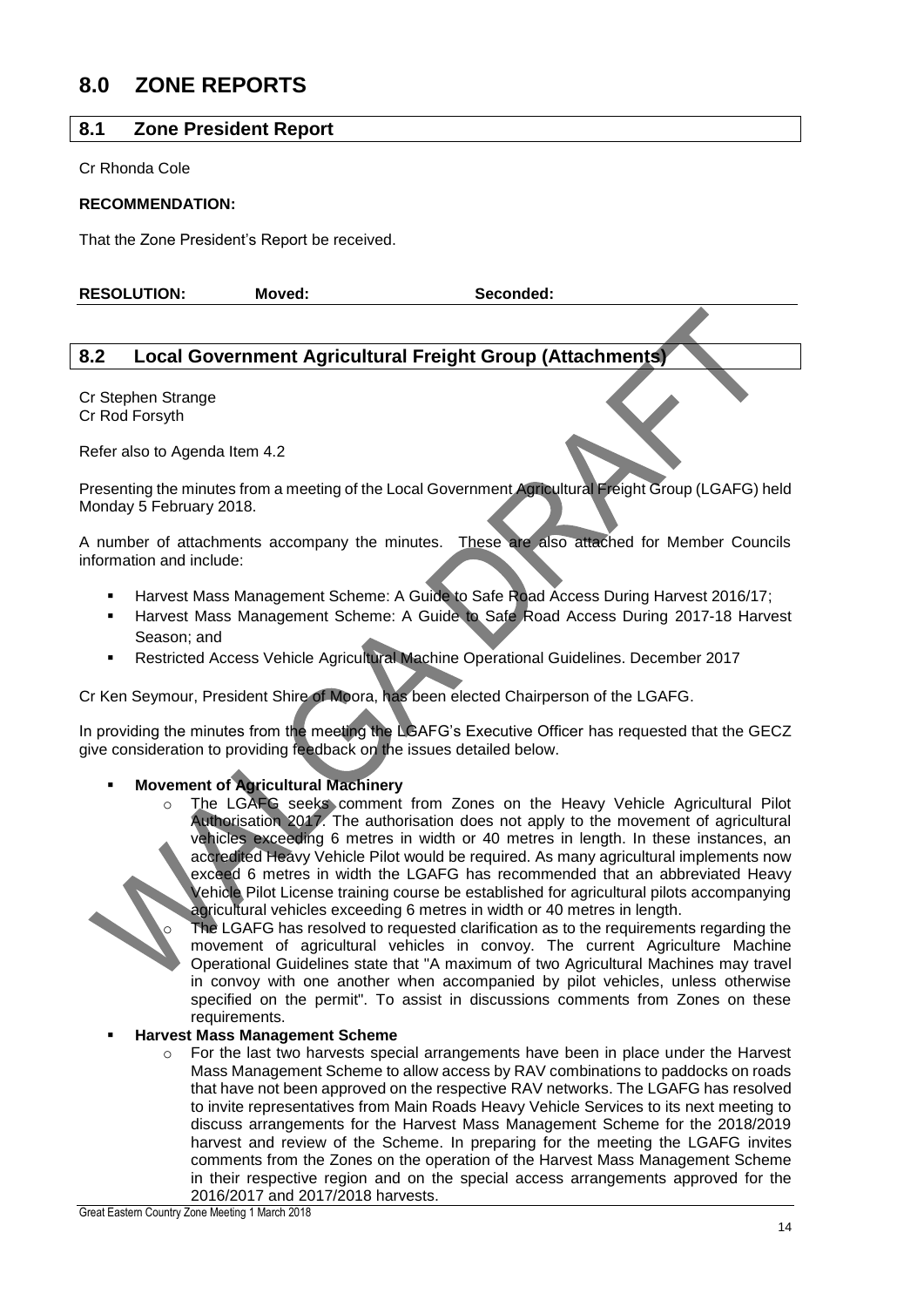#### **Road User Cost Recovery**

- o The LGAFG has requested that attention is drawn to WALGA's Road User Charging Policy.
- $\circ$  Current concessional loading (AMMS) access requires each transport operator to obtain, from each local government they travel through, a local road access letter. It has been pointed out that this arrangement is cumbersome, that few operators actually request the letter and that it does not address the issue of recouping maintenance costs associated with AMMS access. To assist in formulating approaches to government on this issue feedback the LGAFG seeks feedback for the Zones.

#### **RECOMMENDATION:**

That the Minutes of the Local Government Agricultural Freight Group Meeting held Monday 5 February 2018 be received and the following feedback be provided in respect to the identified issues:

- **\_\_**\_\_\_;
- $-$

**RESOLUTION: Moved: Seconded:**

#### <span id="page-15-0"></span>**8.3 Wheatbelt District Emergency Management Committee (Wheatbelt DEMC)**

Cr Tony Sachse

Refer also to Agenda Item 4.3

Presenting the minutes from a meeting of the Wheatbelt DEMC Meeting held Thursday 16 November 2017.

It should be noted that a further meeting of the Wheatbelt DEMC was held on Friday 15 February 2018

The issue of back-up power issues with local telecommunications remain unresolved in both the Shires of Wyalkatchem and Bruce Rock. The matter was raised again at the most recent Wheatbelt DEMC Meeting. Cr Sachse has advised that it seems as though there is no immediate solution from Telstra but at least the Wheatbelt DEMC is aware of the issue. Cr Sachse may wish to add further comment.

In seeking information on this matter, the Executive Officer was provided with the following information from Cr Sachse. To quote from his email:

*In Item 4.2 Business arising from the previous minutes it was identified that action item for Telstra back up batteries (before a generator) has been a long running issue. It has also*  been identified that both Wyalkatchem and Bruce Rock have very poor battery backup. *Unfortunately, it seems that this is unlikely to be fixed in the short term. Telstra alone are*  able to deploy generators for their phone network. It also appears there is no possibility of being exactly sure of when phone coverage will cease due to battery failure in the event of *an emergency. So Local Government planning needs to take this into account.*

*On a positive note Wyalkatchem did very well with their LEMA framework and were singled out for praise during the presentation by Richard Pieper from the OEM. One of the main themes of Richard's address was the change in culture of the population with greater dependence from Emergency Services in an natural disaster. However it was mentioned that rural people generally showed more ability to deal with issues especially in relation to personal property damage etc. The old adage of "Can you do the Seventy Two?" meaning have you sufficient supplies to last three days is really important still. A reliance on electronic payment instead of cash can also present problems in an emergency and the recovery phase. This is due to power outages and the inability of business to conduct electronic transactions.*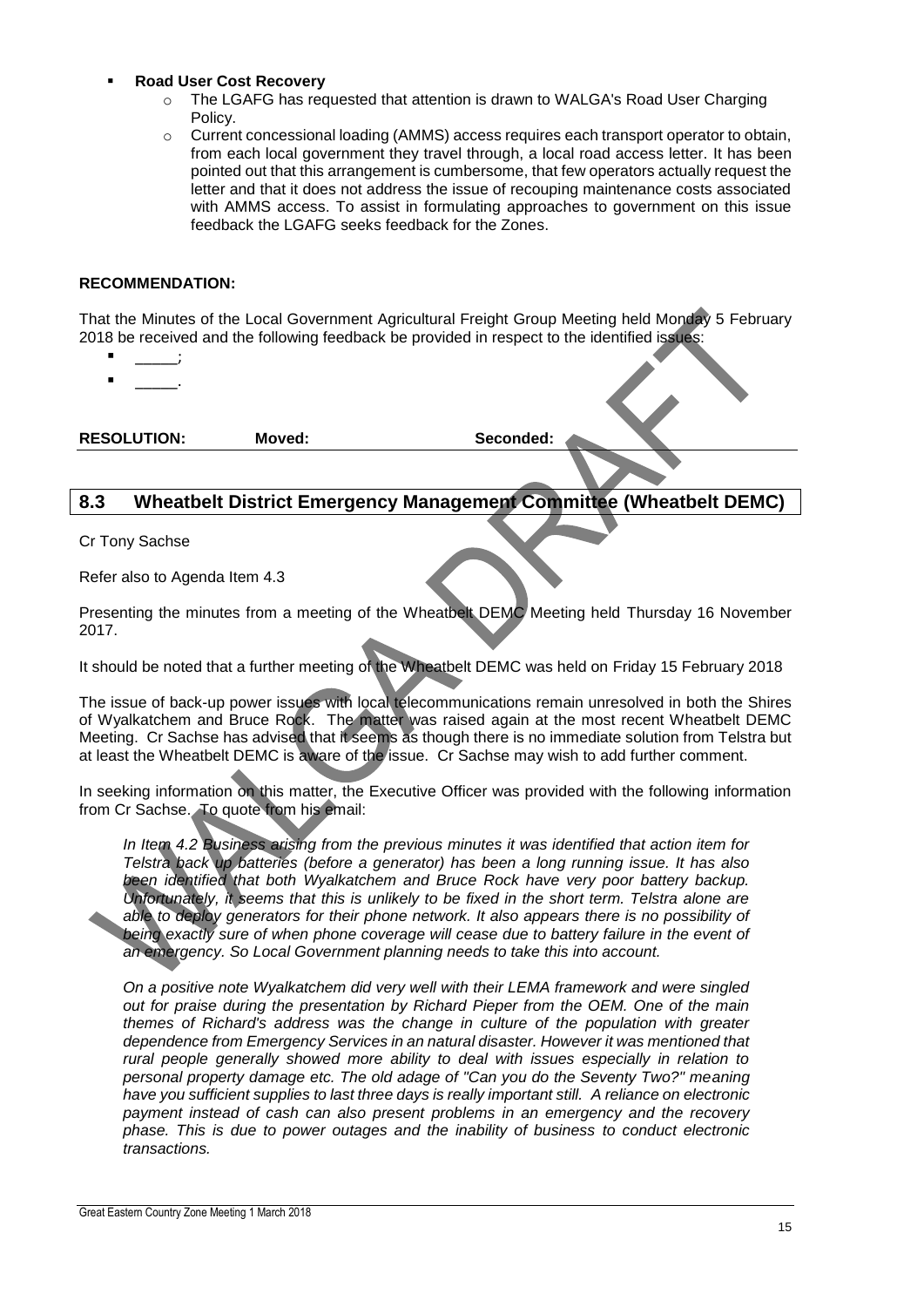*There were some other matters raised within more common emergencies, but the big items seem to be a large biosecurity breach (which could have a very serious impact on our Zone), or a human pandemic which would also have major implications. I believe this will be discussed further at the workshop "working together" to be held in Dowerin this Friday.*

Cr Sachse may wish to add further comment.

The Executive Officer has also been working on this matter and was hoping to meet with officers within the Office of Emergency Management to find a solution to this matter.

#### **RECOMMENDATION:**

That the Minutes of the Wheatbelt DEMC Meeting held Thursday 16 November 2017 be received.

<span id="page-16-0"></span>

|     | <b>RESOLUTION:</b>                                                   | Moved: | Seconded:                                  |  |
|-----|----------------------------------------------------------------------|--------|--------------------------------------------|--|
|     |                                                                      |        |                                            |  |
| 8.4 | <b>Healthy Wheatbelt</b>                                             |        |                                            |  |
|     | Cr Rhonda Cole<br>Cr Ram Rajagopalan<br>Cr Eileen O'Connell (Deputy) |        |                                            |  |
|     | No meetings held during the period.                                  |        |                                            |  |
| 8.5 |                                                                      |        | <b>Wheatbelt North Regional Road Group</b> |  |

<span id="page-16-1"></span>Cr Ricky Storer

### <span id="page-16-2"></span>**8.6 Wheatbelt South Regional Road Group (WDRRG)**

Mr Chris Jackson, CEO Shire of Narembeen

The Shire of Narembeen has offered to provide Member Councils with a report on work undertaken by the WSRRG.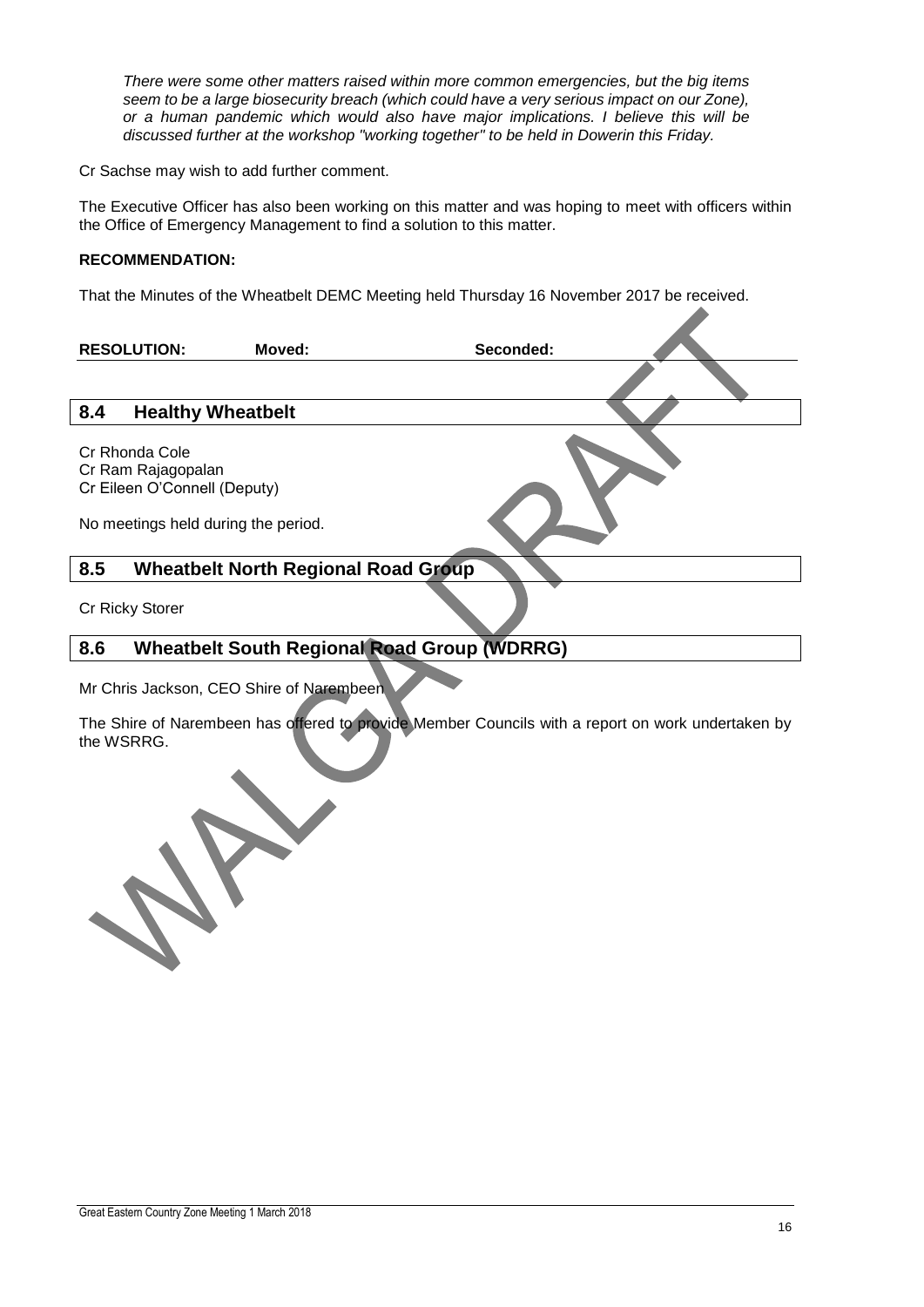## <span id="page-17-0"></span>**9.0 WESTERN AUSTRALIAN LOCAL GOVERNMENT ASSOCIATION (WALGA) BUSINESS**

*Zone delegates to consider the Matters for Decision contained in the WA Local Government Association State Council Agenda and put forward resolutions to Zone Representatives on State Council*

#### <span id="page-17-1"></span>**9.1 State Councillor Report**

Cr Stephen Strange

#### <span id="page-17-2"></span>**9.2 WALGA Status Report Attachment)**

*From Executive Officer*

#### **BACKGROUND:**

Presenting the Status Report for February 2018 which contains WALGA's responses to the resolutions of previous Zone Meetings

#### **ZONE COMMENT:**

This is an opportunity for Member Councils to consider the response from WALGA in respect to the matters that were submitted at the previous Zone Meeting.

With respect to the first item covered in the Status Report, refer also to Agenda Item 8.3.

#### **RECOMMENDATION:**

That the Great Eastern Country Zone notes both the State Councillor and WALGA Status Reports.

#### **RESOLUTION: Moved: Cr O'Connell Seconded: Cr Shadbolt**

**That the Great Eastern Country Zone notes both the State Councillor and WALGA Status Reports. CARRIED**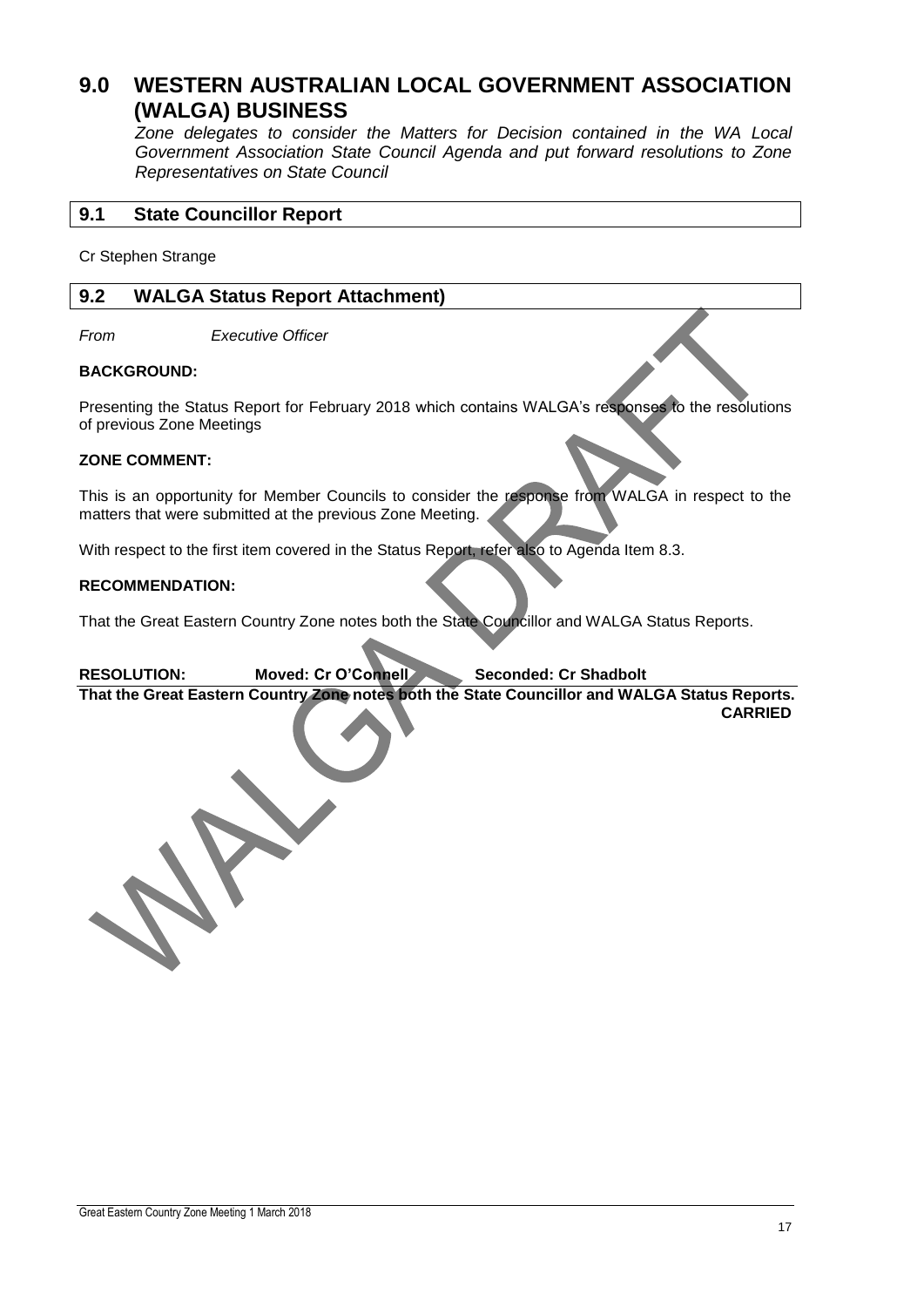#### <span id="page-18-0"></span>**9.3 Review of WALGA State Council Agenda - Matters for Decision**

From Executive Officer

#### **Background:**

WALGA State Council meets five times each year and as part of the consultation process with Member Councils circulates the State Council Agenda for input through the Zone structure.

The Zone is able to provide comment or submit an alternate recommendation that is then presented to the State Council for consideration.

#### **5.1 Local Government Act 1995 Review (05-034-01-001 TB)**

#### **WALGA Recommendation**

That WALGA:

- 1. Endorse the responses to the Department of Local Government, Sport and Cultural Industries consultation paper provided in this report;
- 2. Forward the WALGA policy positions endorsed at the December 2017 State Council meeting to the Department as part of this submission for the Act review process;
- 3. Request that the Department of Local Government, Sport and Cultural Industries ensure that representation from WALGA and the Local Government Professionals WA is included in any legislative drafting process as a result of the Local Government Act review; and
- 4. Support the continuance of the Department of Local Government as a direct service provider of compliance and recommend the Department service its capacity building role through the utilisation of third party service providers.

#### **EXECUTIVE OFFICER COMMENT:**

The Great Eastern Country Zone (GECZ) has considered the matter of the review of the *Local Government Act 1995* (the Act) on a number of occasions over the past six months. Initial discussions centred around the discussion paper prepared by WALGA, with the GECZ considering the Discussion Paper at the Zone Meeting held Thursday 28 September 2017.

Whilst a formal decision on how a submission should be prepared was not made at this time, WALGA was made aware of the GECZ's views by way of the minutes from that meeting. A copy of these minutes forms an attachment to the meeting agenda.

At the GECZ Meeting held Thursday 30 November 2017 the Minister for Local Government's Discussion Paper was considered, with the meeting resolving as shown below:

| <b>RESOLUTION:</b> | Moved: Cr Strange |  |        | Seconded: Cr Truran |  |          |  |  |
|--------------------|-------------------|--|--------|---------------------|--|----------|--|--|
| That:              | $\sim$            |  | $\sim$ | $\sim$ $\sim$       |  | $\cdots$ |  |  |

- *1. The release of a Discussion Paper Phase One, on 8 November 2017, by Minister for Local Government, Hon David Templeman, be noted.*
	- *2. The Zone defer consideration of the Local Government Act Review issues outlined in the Minister's Discussion Paper, until the Zone Meeting on Thursday 1 March 2018, subject to the Minister granting the request from WALGA for an extension of time.*
	- *3. In the event the Minister does not grant an extension of time the Zone President be authorised to call a Special Zone Meeting to enable the Zone Submission to be submitted within the time frame. CARRIED*

An extension of the public consultation period to 9 March 2018 has been granted.

Following the Minister's decision to commence a review of the Act, WALGA determined to consult with the sector on all potential Act amendment issues. To assist with this process WALGA produced a Discussion Paper that was structured around each section of the Act.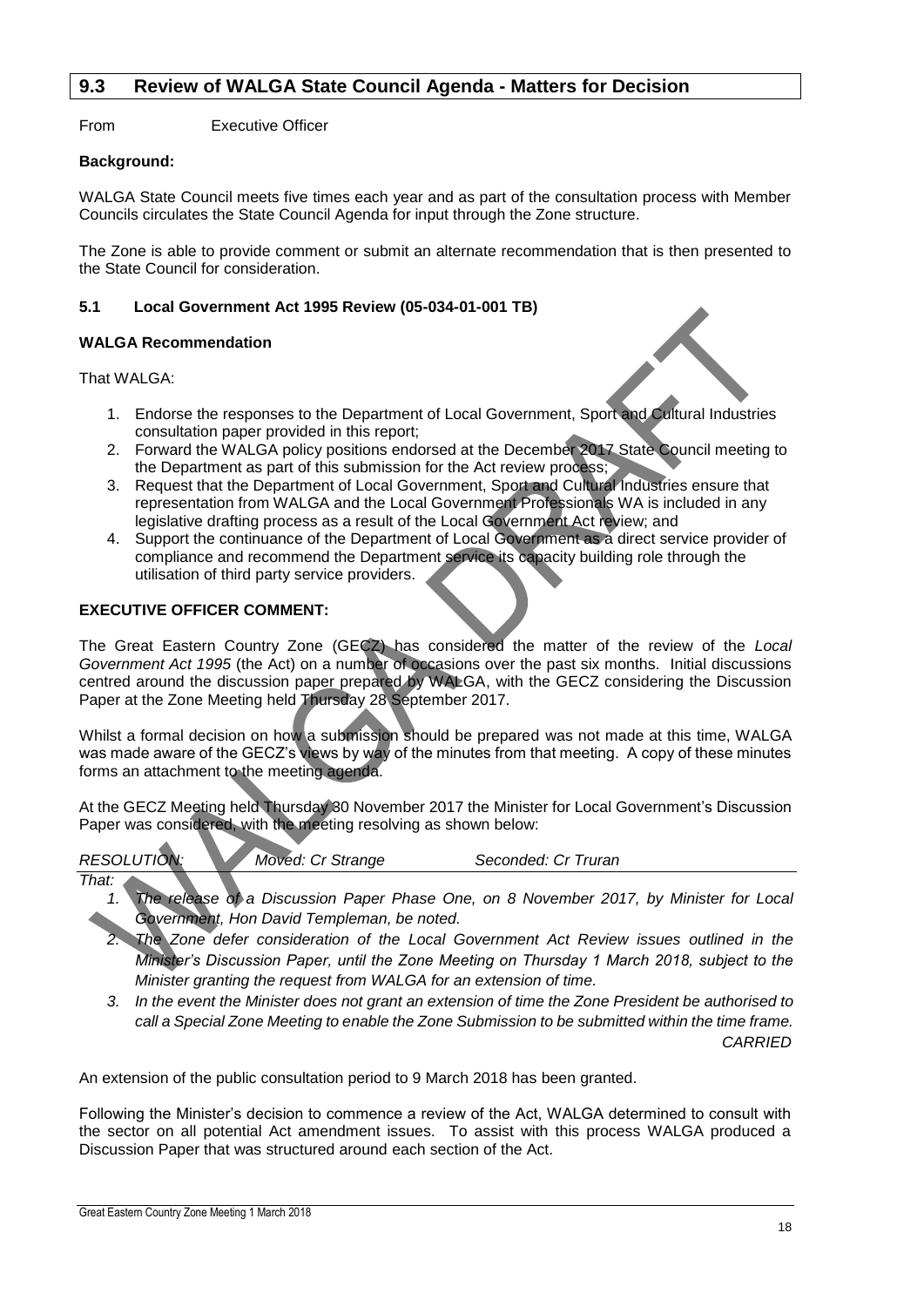The GECZ needs to determine whether there are any aspects of the WALGA submission it has concerns with or whether the submission as presented broadly addresses all its concerns raised previously.

It should be noted that the Zone Status Report covers concern's issues raised by the Zone with respect to potential changes to the Act (refer to Agenda Item 9.2).

Other than possibly the issue detailed below, the Executive Officer believes the WALGA submission is one that should be supported.

In formulating its submission on the WALGA Discussion Paper the GECZ also provided comment on a number of topics outside the scope of the Discussion Paper. To quote from the minutes of the GECZ Meeting held Thursday 28 September 2017:

*The Great Eastern Country Zone in working through the WALGA Discussion Paper developed positions on a number of issues that fell outside the paper's remit. These matters included the following:*

- *Review of the Department of Local Government, Sport and Cultural Industries (DLGSC) – the Great Eastern Country Zone believes that a comprehensive review of the DLGSC should be undertaken in parallel with the review of the Local Government Act 1995;*
- *Review of Financial Management Legislation – the Great Eastern Country Zone is aware that within the sector there is support for a comprehensive review of this part of the legislation and supports a review being instigated; and*
- *Compliance – the Great Eastern Country Zone supports the investigation of a tiered compliance regime for Local Government;*

The GECZ's view with respect to a Review of the Department of Local Government, Sport and Cultural Industries (DLGSC) is apparently shared by other WALGA Zones because the role of the Department of Local Government is considered within WALGA's submission to the Minister. This view is articulated in the WALGA State Council Agenda, with the following an extract from the WALGA State Council Agenda.

#### *Role of the Department of Local Government*

*State Council, at its 6 December 2017 meeting, resolved for information pertaining to the role of the Department of Local Government to be considered in this report.*

*Further, a number of Local Governments participating in the review process have raised the issue of the role of the Department. The general consensus is that the Department has for some time focused on compliance and policing with very little focus on supporting Local Governments and looking at ways to assist the sector. The capacity building role, which was a valued function of the Department's operations in the first decade from the commencement of the Local Government Act in 1996, should again become an important focus.*

*During WALGA's Systemic Sustainability Study consultation in 2006, there was commentary on the conflict of the Department of Local Government having a dual role as a regulator for compliance on one hand and a capacity builder on the other hand. At the time there was anecdotal evidence of Local Governments requesting capacity building assistance only to later receive a notification from the compliance section. In recent years the Department has focused predominantly on compliance and WALGA has stepped in and provided an advice and support service in the governance area to fill the apparent gap in capacity building. Notwithstanding, the government has effectively acknowledged a responsibility to contribute to capacity building in the sector, largely by providing funding of appropriate activities such as elected member training.*

*There is a need for a clear definition from the Department on their role, so that Local Governments are aware of the framework they are operating in. The clear message from the sector is that the role of the Department should be as an enabler for the Local Government sector assisting where possible and in a way that does not compromise its compliance and regulatory responsibilities.*

*The Department has a core role in compliance and an important role to play in capacity building. As the regulator, the Department must necessarily focus on compliance from a legislative and regulatory point of view and therefore be a direct service provider.*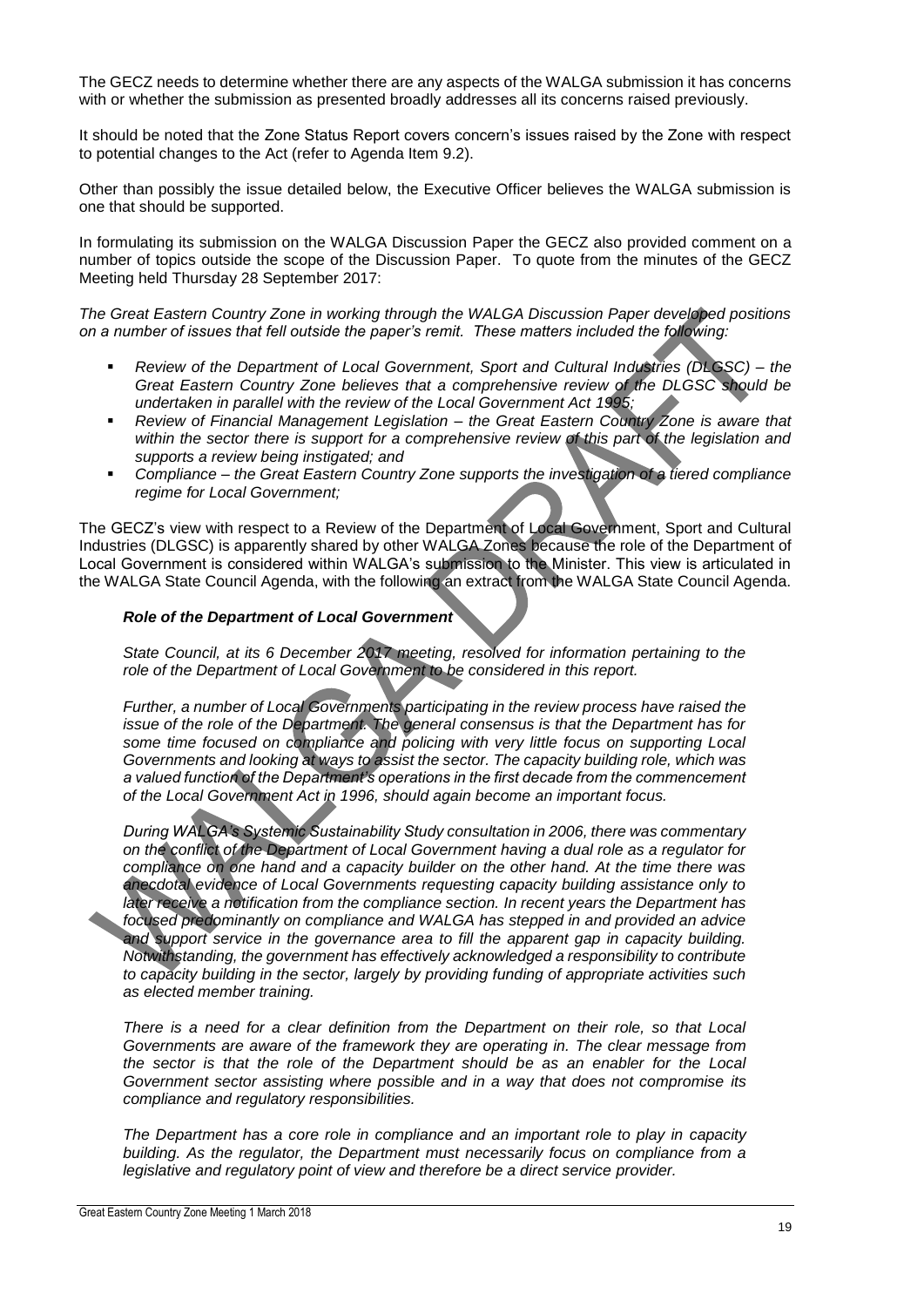*Capacity building should remain a responsibility of the Department in ensuring the improvement of the Local Government sector, however in line with recent practice, this would best be facilitated by funding external or third party service providers to deliver targeted activities, thereby eliminating the potential for conflict with their compliance requirements.*

The GECZ needs to determine whether the WALGA position is sufficiently strong.

It should be noted that the comment around a review of financial management legislation is covered in WALGA State Council Agenda Item 5.2.

The matter of investigating a tiered compliance regime for Local Government is raised within WALGA's submission. In a conversation with the Department of Local Government, Sport and Cultural Industries this matter is not within Phase 1 of the Act's review but will be considered during the second phase.

At the GECZ Meeting held 30 November 2017 the Shire of Kondinin raised the need to review the Basis of Rates section (6.28) of the Act. At that time WALGA advised all rating provisions will be considered in stage 2 of the Act review. Notwithstanding this advice the GECZ resolved as shown below:

*RESOLUTION: Moved: Mr Read Seconded: Cr Truran*

*That the WALGA Great Eastern Country Zone recommends to the current Local Government Act review panel that "Unimproved Valuations" for the purpose of local government rating for both agricultural land and mining tenements be altered so as to have an Unimproved Valuation for Rural areas only, to be known as "Agricultural Values" and a separate value for mining tenement areas to be known as "Mining Tenement Values".*

*CARRIED*

Whilst the matter will be covered within the second stage of the Government's review of the Act, The Zone may wish to consider the matter again as the current WALGA submission does not provide comment on rating.

#### **ZONE COMMENT:**

Zone support

**5.2 Local Government Act – Audit and Financial Management Regulations Amendment – (05- 034-01-001 LF)**

#### **WALGA Recommendation**

That WALGA endorse the following response to the Department of Local Government, Sport and Cultural Industries, regarding proposed regulatory amendments to facilitate introduction of Local Government auditing by the Auditor General:

(1) *Local Government (Audit) Regulations 1996* proposed amendments are supported, subject to the following:



Proposed amendment of Regulation 9 – supported subject to:

- (i) The definition of Australian Accounting Standards being consistent between this Regulation and Financial Management Regulation 3.
- (b) Proposed new Regulation 9A Not Supported:
	- (i) Section 7.10 of the Act already sufficiently provides for the Auditor's right of access to documents.
	- (ii) If proposed new Regulation 9A is retained, then subject to:
		- Changing requirement for CEO to provide documentation from 14 days to 30-days; or alternatively,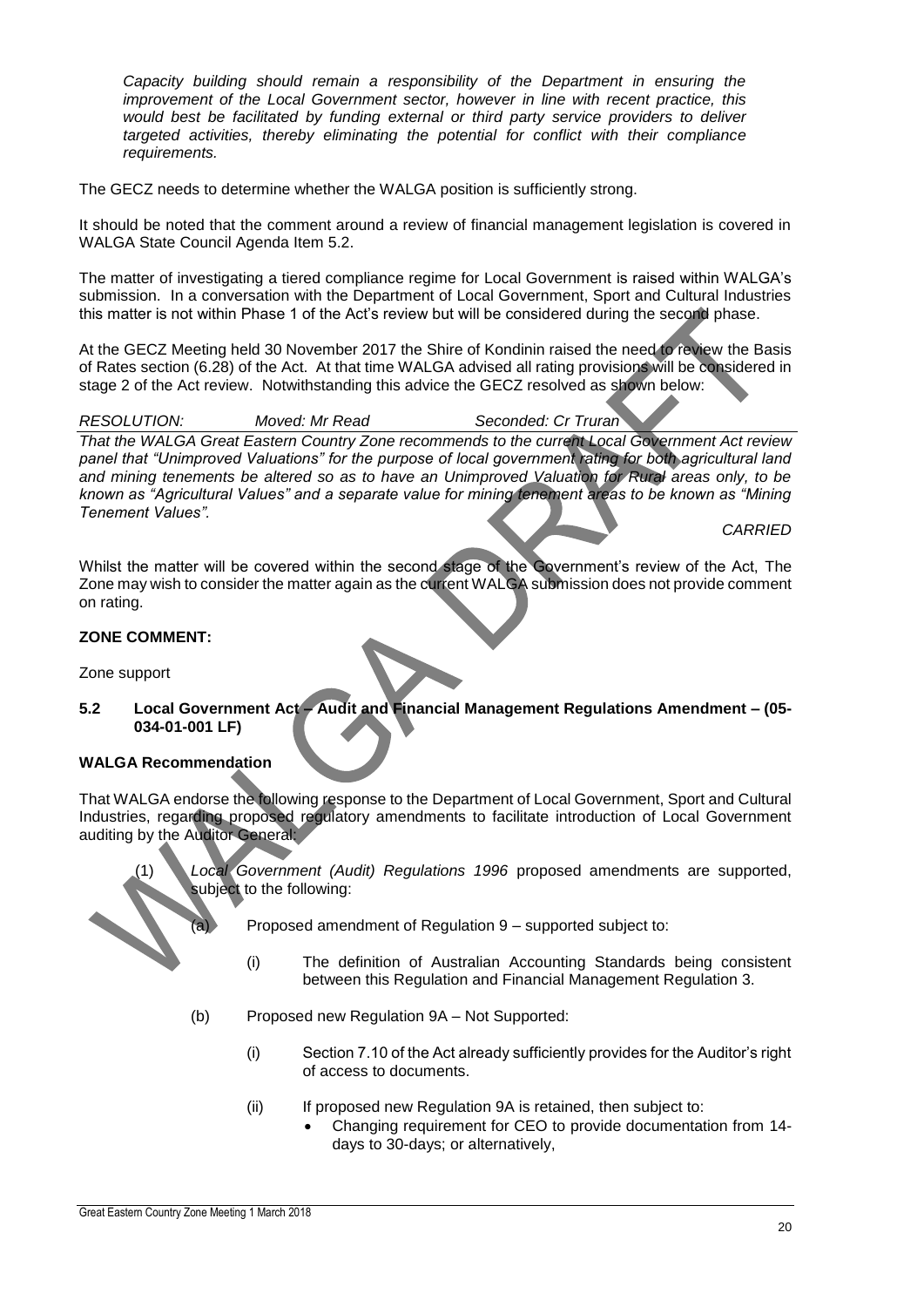- Ensuring audit planning under Audit Regulation 7 includes identification and agreement on documentation required to be provided.
- Re-sequencing the definitions for Strategic Community Plan and Corporate Business Plan to align with the sequence of Subregulations  $9(A)(1)(a)$  and (b).
- (c) Proposed amendment of Regulation 13 supported subject to:
	- (i) Consideration of changing the Compliance Return period from a calendar year to a financial year to be consistent with other audits. Noting that this change would require consequential changes to Audit Reg.15.
- (d) Proposed amendment of Regulation 16 Supported subject to:
	- (i) Sub-regulation 16(a) being deleted as Audit Committee involvement in 'guiding and assisting' Local Government to prepare budgets, financial reports, rates, etc. compromises the Committee's objectivity / impartiality when undertaking the audit role.
	- (ii) Redrafting Sub-regulation 16(d) to prescribe the Audit Committee's function as being 'to monitor and advise the CEO in regard to the outcome of any review undertaken in accordance with Audit Regulation 17(1) and Financial Management Regulation 5(2)(c)'. The redraft is proposed to avoid any confusion between the Audit Committee function and the CEO's responsibilities for the administration of the Local Government.
	- (iii) Amendment of Sub-regulation 16(d) to include a requirement for the Audit Committee to report to Council.
- (2) *Local Government (Financial Management) Regulations 1996* proposed amendments are supported, subject to the following:
	- (a) Proposed amendment of Regulation 5 supported subject to:
		- (i) Including a requirement for the outcome of a review to be reported to Council via the Audit Committee, consistent with other similar reporting requirements.
		- Proposed amendment of Regulation 17A supported subject to:
			- Resolution of the conflict between the proposed 3-5 year review cycle and AASB 116 clause 34 which requires annual review of asset valuations in some circumstances.
		- (ii) Deletion of Sub-regulation 17A(4) as it replicates the requirements of AASB 116 clause 34 and may become inconsistent with the AAS should the AAS be amended in future.
		- (iii) Redrafting of Sub-regulation 17A(6) to enable Local Governments to determine the \$value threshold through their accounting policy, enabling Local Governments to apply an effective size and scale regime.
		- (iv) Inserting a new sub-regulation excluding Local Governments from compliance with AASB 166, clause 36, so to avoid requirements for revaluation of a whole class of assets, on the basis that revaluation within the 3-5 year cycle is sufficient.
	- (c) Regulation 17B is not supported on the basis that: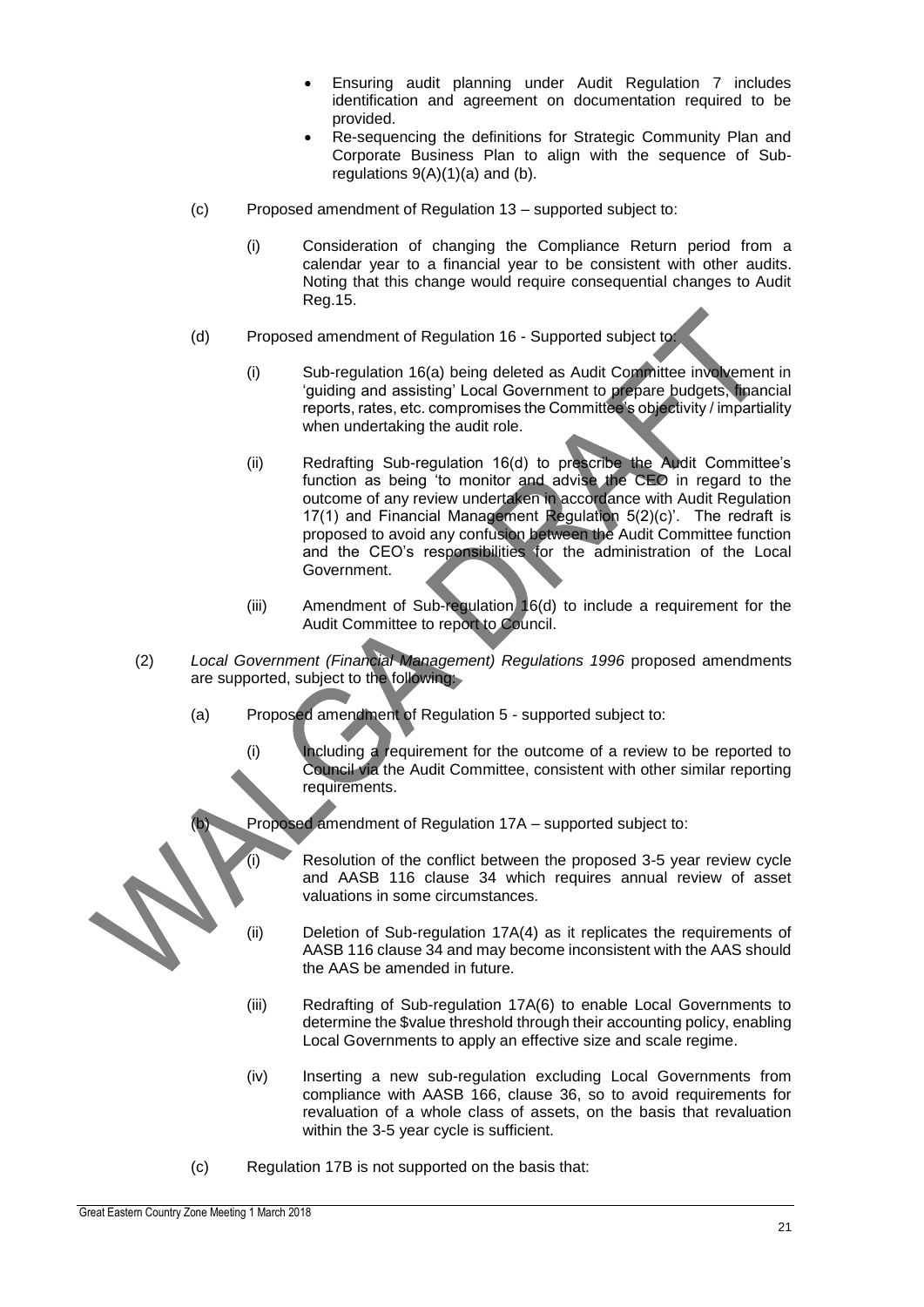- (i) Regulation 17B is contrary to the intent of Regulation 17A which expenses assets valued less than \$5000.
- (ii) "Attractive" assets is not defined.
- (iii) Regulation 17B's purpose is unclear if the asset is written off and therefore active audit is not required.
- (iv) Theft of portable assets is not considered a widespread problem and where concerns arise regarding theft Local Governments will address those risks, therefore additional red-tape should not be created for the whole sector.
- (v) If Regulation 17B is proposed to retained, then its retention should be justified by a cost benefit analysis evidencing that sector wide benefit will be achieved i.e. the actual cost of implementing proposed Regulation 17B versus the actual cost of 'lost' portable assets. If no such benefit is evidenced, then Regulation 17B should not be implemented.

#### **EXECUTIVE OFFICER COMMENT:**

In considering this recommendation it should be noted that due to the time frame local governments only had a limited time to respond to WALGA over the Christmas/New Year period.

The draft amendments to *Local Government (Audit) Regulations 1996 and Local Government (Financial Management) Regulations 1996* were circulated to the sector for comment in an Infopage dated 23 January 2018 requesting Local Government's comments to be provided to WALGA by 9 February.

This timeframe was structured to enable this report to the March 2018 State Council meeting and enable further consideration through the Zone meetings. WALGA's comment on behalf of Local Government is due to the Department of Local Government, Sport and Cultural Industries (DLGSC) by 29 March 2018.

As the reported provided in the State Council Agenda notes, WALGA received comment from a number of Councils.

The Executive Officer is unaware if any of the GECZ's Member Councils provided feedback to WALGA on the DLGSC's proposed amendments. The matter of financial regulations is one considered by the GECZ at a Zone meeting held in September last year.

The WALGA recommendation has regard for the concerns raised by Councils who responded to the Infopage on the proposed amendments and unless there are additional concerns that Member Councils wish to be raised the Executive Officer believes the WALGA recommendation be supported as presented.

Notwithstanding the above, the changes proposed by the amendment to the Audit and Financial Management Regulations could be seen to have significant consequential change to the manner in which the audit and management of assets is undertaken.

For example, currently the compliance audits are carried out on a calendar year basis and the regulations propose that this would continue. However, WALGA is proposing that the compliance audit be aligned with the financial year.

The meeting may wish to review this proposal to enable Member Councils to express any views contrary to the WALGA recommendation.

#### **ZONE COMMENT:**

Zone support

#### **5.3 Interim Submission - Review of the State Industrial Relations System (05-034-01-001 KP)**

#### **WALGA Recommendation**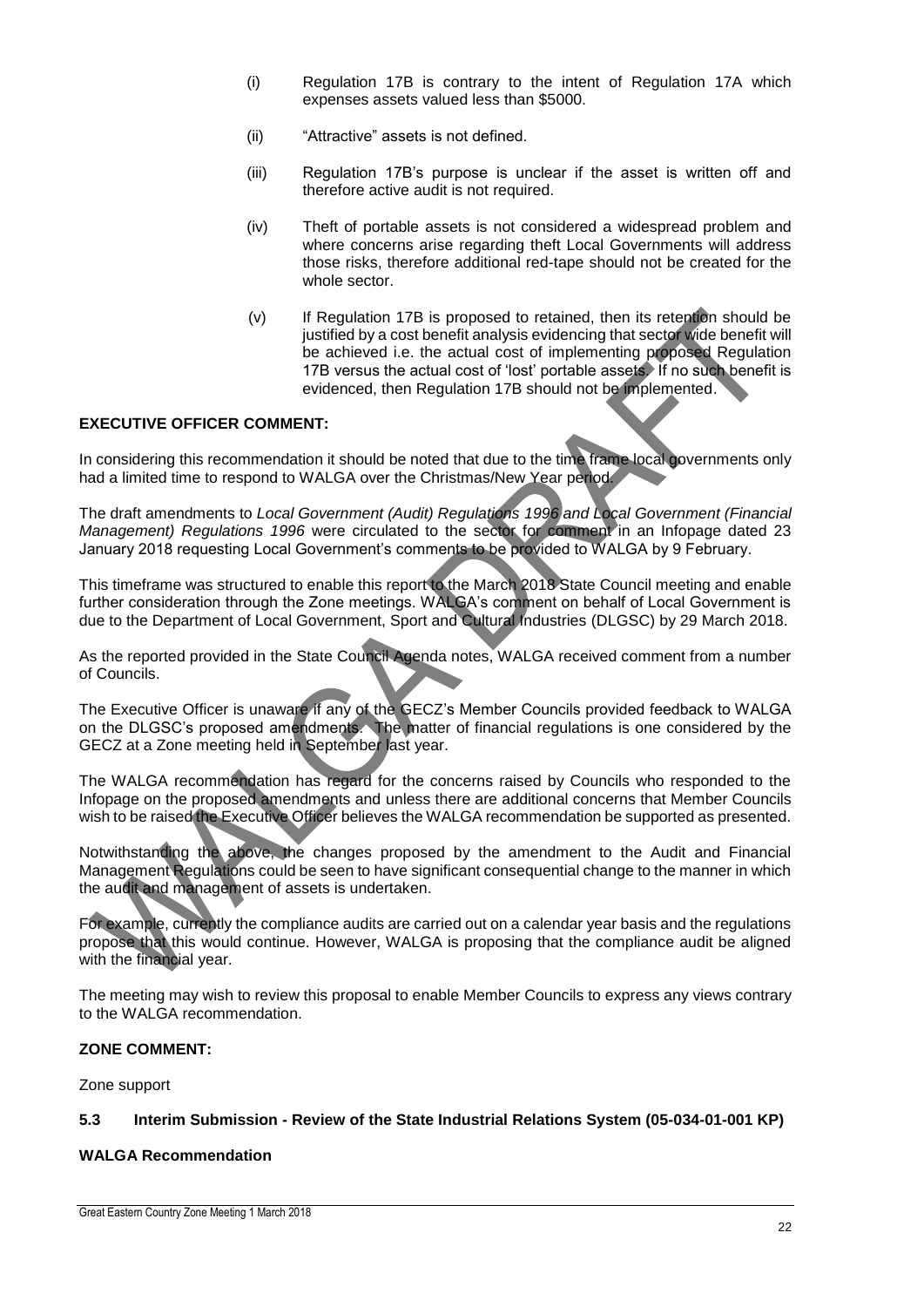That the interim submission in response to the Review of the State Industrial Relations System be endorsed.

#### **ZONE COMMENT:**

#### Zone support

**5.4 Interim Submission – State Planning Policy 5.4 Road and Rail Noise – Residential Subdivision (05-036-03-0060 CH)**

#### **WALGA Recommendation**

That the interim submission to the WA Planning Commission on State Planning Policy 5.4 Road and Rail Noise be endorsed.

#### **ZONE COMMENT:**

Zone support

#### **5.5 Interim Submission – Planned or Managed Retreat Guidelines (05-01-0703-0002 CH)**

#### **WALGA Recommendation**

That the interim submission to the WA Planning Commission on the Planned or Managed Retreat Guidelines be endorsed. **ZONE COMMENT:**

#### Zone support

**5.6 Clearance of subdivision conditions relating to Bushfire Management Plans (05-024-02- 0056 VJ)**

#### **WALGA Recommendation**

That WALGA request that the State Government formally consult with the sector in regard to: -

- 1. The Department of Fire and Emergency Services' (DFES) transferring of responsibility to the Local Government sector for the clearance of a subdivision condition for Bush Fire Management Plans, when the condition has been requested by DFES.
- 2. Any possible review of the model subdivision condition relating to clearance of Bush Fire Management Plans.

#### **EXECUTIVE OFFICER COMMENT:**

The Executive Officer believes the ad hoc and incremental transferring of responsibility to the Local Government sector, such as for the clearance of a subdivision condition for Bush Fire Management Plans, when the condition has been requested by the Department of Fire and Emergency Services (DFES), is one that should be viewed with concern.

It is essential that the State Government formally discuss this issue with the Local Government sector, to ensure that the roles and responsibilities between DFES, Department of Planning and Local Government are formally discussed. It is also important that the Local Government sector be consulted in any possible review of the model subdivision condition relating to Bush Fire Management Plans.

On the information available it would appear that DFES has unilaterally determined to change a process seemingly without any effective consultation and to then deal with the issue on a Council by Council basis rather than through the appropriate channel of WALGA.

In addition to the cost shifting this transfer of policy will have, many local governments will not have the necessary staff resources to effectively manage this process. Whilst recognising the Partnership Agreement currently in place between WALGA and LG Professionals WA, the Executive Officer believes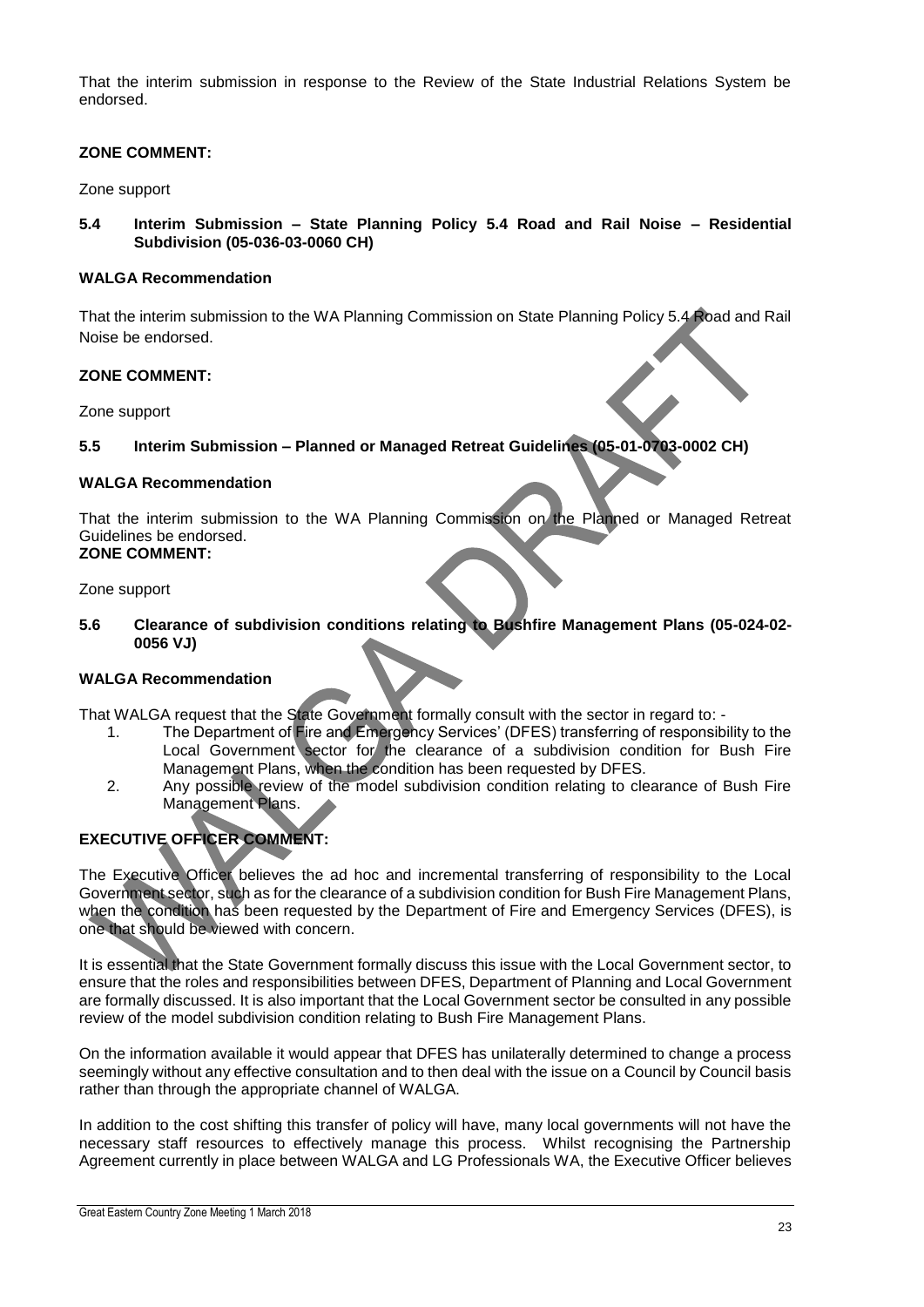WALGA should voice its concern more strongly and apply "pushback" with regard to this decision to demonstrate that this is an unacceptable process.

In broad terms, if DFES is not challenged on this then it is possible other agencies will follow which will place even more pressure on local governments.

This concern is clearly outlined in the WALGA State Council report which reads in part as follows:

*If all referral agencies, including Local Governments followed this DFES approach, the entire subdivision referral process would be severely undermined and result in an inefficient subdivision process, with the WAPC having to clear all subdivision conditions rather than relying on the technical advisors within each of the referral agencies.*

In practice it should be the responsibility of the "referral" agency to be responsible for clearing any subdivisional conditions that it may include on an approval process.

#### **ZONE COMMENT:**

The Zone may wish to provide further comment. An alternate recommendation to the WALGA recommendation is provided for the Zone's consideration.

#### **RECOMMENDATION:**

That WALGA advise the State Government the Local Government sector:

- 1. will not agree to the Department of Fire and Emergency Services' (DFES) transferring of responsibility to the Local Government sector for the clearance of a subdivision condition for Bush Fire Management Plans, when the condition has been requested by DFES;
- 2. requires adequate and effective consultation on any review of the model subdivision condition relating to clearance, including relating to Bush Fire Management Plans that would result in the transfer of responsibility from any agency for the clearance of a subdivision condition, when that condition has been requested by that agency.

| <b>RESOLUTION:</b> | Moved: Cr Truran                                                    | Seconded: Cr Sachse |
|--------------------|---------------------------------------------------------------------|---------------------|
|                    | That WALCA advise the State Covernment the Local Covernment sector: |                     |

Local Government sector:

- **1. will not agree to the Department of Fire and Emergency Services' (DFES) transferring of responsibility to the Local Government sector for the clearance of a subdivision condition for Bush Fire Management Plans, when the condition has been requested by DFES;**
- **2. requires adequate and effective consultation on any review of the model subdivision condition relating to clearance, including relating to Bush Fire Management Plans that would result in the transfer of responsibility from any agency for the clearance of a subdivision condition, when that condition has been requested by that agency.**

**CARRIED**

**5.7 Review of the Administrative Road Classification Methodology (05-001-03-0033 MM)**

#### **WALGA Recommendation**

That WALGA supports the revised Administrative Road Classification methodology used to designate whether a road should be managed by Main Roads WA or Local Governments.

#### **ZONE COMMENT:**

Zone support

**5.8 Interim Submission - Inquiry into Progress under the National Road Safety Strategy 2011- 2020 (05-009-03-0014 TAP)**

#### **WALGA Recommendation**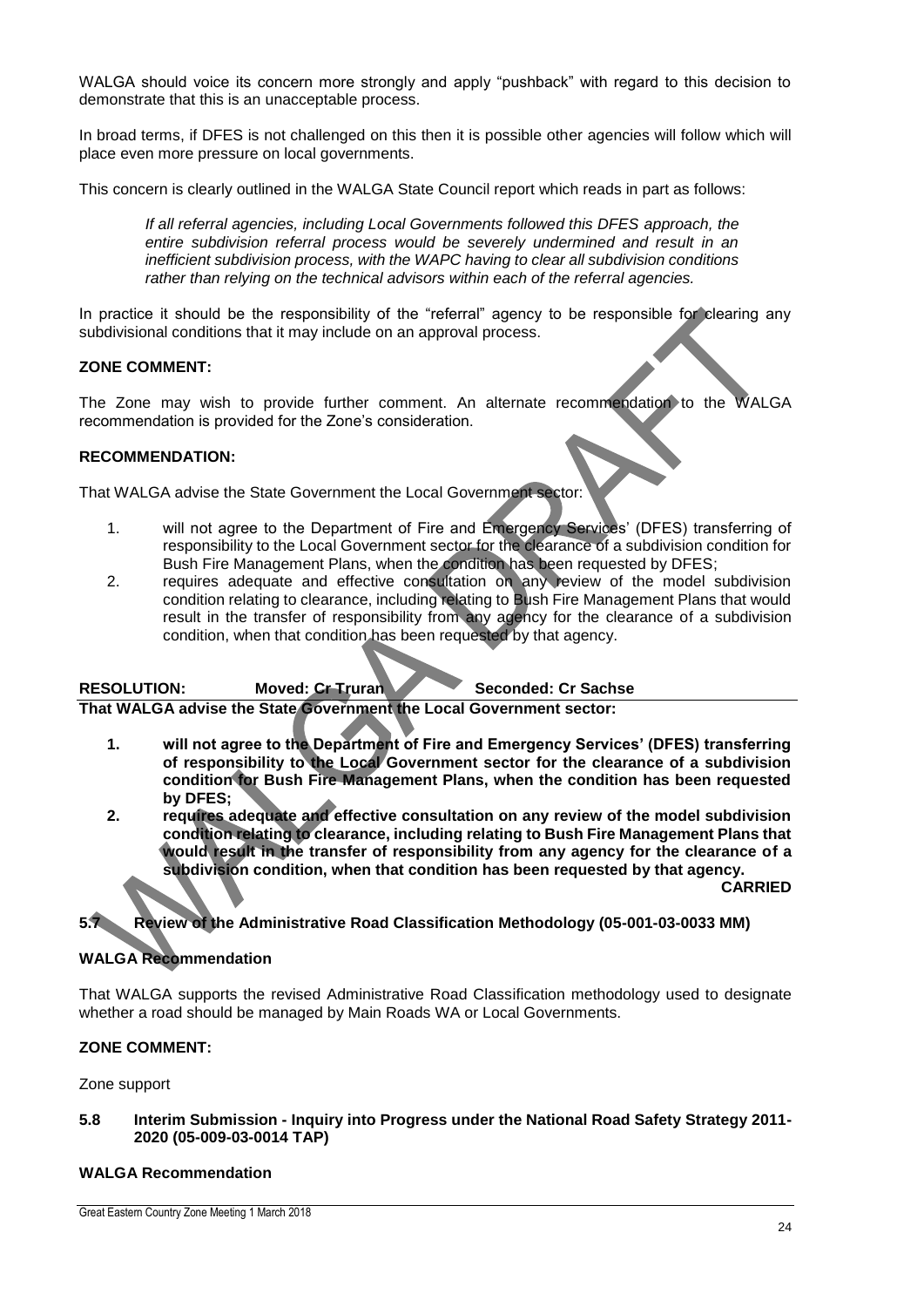That the Interim Submission to the Inquiry into progress under the National Road Safety Strategy 2011- 2020 be endorsed.

#### **ZONE COMMENT:**

Zone support

**5.9 Interim Submission - Proposed listing of the 'Tuart Woodlands and Forests of the Swan Coastal Plain' as a Threatened Ecological Community (05-038-01-001MD)**

#### **WALGA Recommendation**

That the Interim Submission to the Department of the Environment and Energy supporting the listing of the 'Tuart (Eucalyptus gomphocephala) Woodlands and Forests of the Swan Coastal Plain' as a Threatened Ecological Community be endorsed.

#### **ZONE COMMENT:**

Zone support

#### **RECOMMENDATION:**

That the Great Eastern Country Zone endorses all recommendations being matters contained in the WALGA State Council Agenda other than those recommendations separately considered.

**RESOLUTION: Moved: Cr Hooper Seconded: Cr Truran That the Great Eastern Country Zone endorses all recommendations being matters contained in the WALGA State Council Agenda other than those recommendations separately considered. CARRIED**

- <span id="page-25-0"></span>**9.4 Review of WALGA State Council Agenda - Matters for Noting/Information**
- **6.1 Heritage Bill 2017 (05-036-03-022 NH)**
- **6.2 2016-17 Fuel Reduction Activities in Western Australia (05-024-03-0035 MP)**
- **6.3 Proposed State Road Funds to Local Government Agreement 2017/18 - 2022/23 (05-001- 03-0001 MB)**
- **6.4 Report Municipal Waste Advisory Council (MWAC) (01-006-03-0008 RNB)**
- **6.5 Replacement agreements for Local Governments in regional and remote areas to provide licensing services under the Road Traffic (Administration) Act 2008 (05-001-03-0004 MS)**

Item 6.5 was not included in the State Council Agenda supplied to all Councils but provided as a late item by WALGA to all Zone Executive Officers. It is provided below in order that Member Councils are across the issue.

The information is presented as provided by WALGA.

#### **In Brief**

- From 1 January 2008 under the provisions of the *Road Traffic Act 1974*, the (then) Director General of the Department of Planning and Infrastructure entered into agreements with 71 Local Governments in regional and remote areas to provide licensing services prescribed in the *Road Traffic Act 1974*. This agreement expired on 31 December 2017.
- The Department of Transport now seeks to have those same Local Governments continue to provide licensing services and has granted a three month extension for the expired agreement to the end of March 2018.
- The Department of Transport has provided and invited the affected Local Governments to sign replacement agreements so they can continue to provide licensing services. The replacement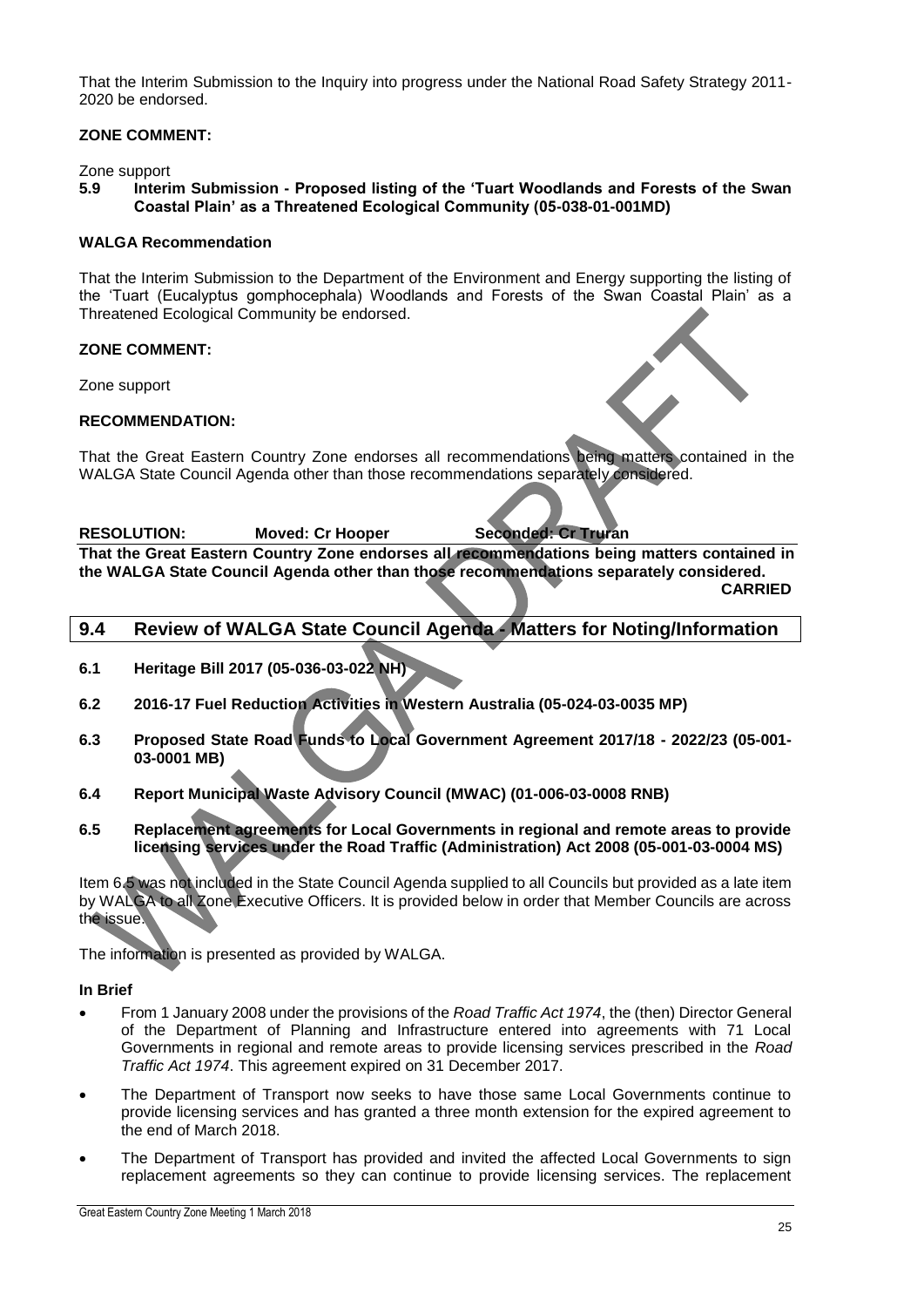agreements are for a three year or five year term. The different terms of the agreements are based on transaction volumes.

- The circumstances of the replacement agreements was raised as an emerging issue at State Council at its December 2017 meeting.
- On 8 January 2018 WALGA met with senior representatives of the Department of Transport who provided specific advice addressing the matters raised about the replacement agreements.

#### **Background**

From 1 January 2008 under the provisions of section 6B of the *Road Traffic Act 1974*, the (then) Director General of the Department for Planning and Infrastructure entered into agreements with 71 Local Governments to provide licensing services prescribed in the *Road Traffic Act 1974*. This agreement expired on 31 December 2017.

Knowing the agreement with Local Governments was to expire in December 2017 and on the basis the Department of Transport (the Department) desired regional and remote Local Governments to continue to provide licensing services, in June 2017 the Department surveyed the CEOs of affected Local Governments seeking the following advice:

- Did the Local Government want to continue to provide licensing services?
- What are the issues encountered with the current agreement?
- What suggested improvements could be incorporated into the new agreements?

The Department received 56 (of 71) responses from affected Local Governments and all but one indicated a willingness to continue to provide licensing services. The common issues raised included:

- Commission payments did not cover the cost of providing the service.
- Merchant fee costs to the Local Government had increased.
- There was an increase in complex transactions compared to simple payment processing.
- There was a need for more training.

According to the Department the replacement agreements were drafted to incorporate feedback from affected Local Governments and the changes to the agreements are minimal.

The Department advises that a restructure of the *Road Traffic Act 1974* has necessitated that two replacement agreements be offered to Local Governments:

- 1. A main agreement known as the Road Law Agreement. This agreements covers driver and vehicle licensing transactions under legislation that includes the *Road Traffic (Authorisation to Drive) Act 2008* and *Road Traffic Act 1974*.
- 2. A subsidiary agreement known as the Non-Road Law Agreement. This agreement covers transactions under legislation that includes the licensing of vessels (*WA Marine Act 1982*)*,* photo cards (*WA Photo Card Act 2014*)*,* motor vehicle driving instructor fees (*Motor Vehicles Drivers Instructors Act 1963*), and licensing and renewal of licenses for off road vehicles (*Control of Vehicles (Off Road Areas) Act 1978*).

The two replacement agreements contain no services additional to those in the expired agreement.

Under the provisions of section 11 of the *Road Traffic (Administration) Act 2008* in late 2017 the Department provided affected Local Governments with the replacement agreements for signing. In response some Local Governments raised the following matters:

- The timeframe for signing and returning the agreements to the Department did not allow sufficient time for them to be formally put to Councils for consideration.
- Local Governments were offered agreements for either a three year or five year term rather than a ten year term as was done previously.
- There was no remarkable increase in commission payment rates except for CPI increase; and generally it is a cost burden for Local Governments to provide the services.

This matter was considered as an emerging issue at the WALGA State Council meeting in December 2017 resulting in a resolution that WALGA engage with the Department of Transport to further investigate the issue of vehicle licencing contracts.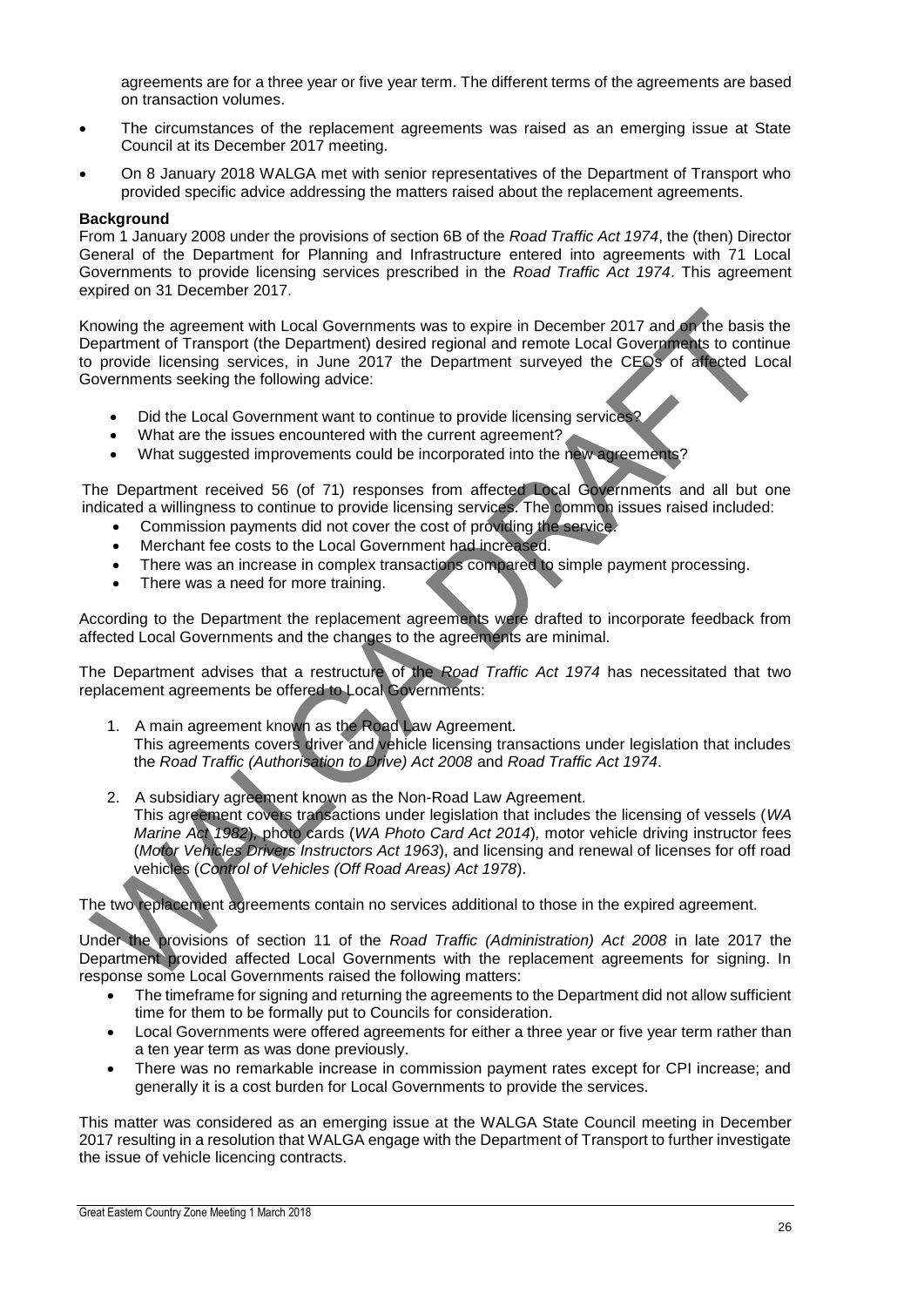#### **Comment**

WALGA met with senior Department of Transport representatives who provided the following advice in relation to the matters raised by some affected Local Governments.

#### **Review of expired agreement**

The Department reviewed the ten year agreement prior to its expiration with the aim to more clearly detail service provision requirements and levels; and process requirements. The replacement agreements were drafted to incorporate feedback from affected Local Governments. Key changes are summarized in Attachment 1.

#### **Timeframe for signing replacement agreements**

The current ten year agreement for Local Governments to provide licensing services expired on 31 December 2017. A restructure of the *Road Traffic Act 1974* necessitated that two replacement agreements be drafted, which were offered to Local Governments for signing in late 2017. The timeframe nominated by the Department to sign and return the agreements did not allow sufficient time for Local Government CEOs to put them to their Councils for consideration. Acknowledging the timeframe was insufficient, the Department granted a three month extension of the expired agreement to the end of March 2018.

#### **Three year or five year replacement agreements**

In line with community demands the Department is actively seeking to shift transaction processing to online methods. A number of transactions can now be processed and/or paid via on-line modes. Over the coming years the Department plans to implement additional on-line transactions and other initiatives such as e-billing and direct debits that will accelerate the shift from face-to-face processing to on-line processing. These initiatives will have consequences for Local Government as simple transactions will move on-line leaving more complex and time consuming transactions to be processed face-to-face.

Sixty three percent (63%) of the Department's payments are currently processed online (representing 4.6 million payments) compared with 46% in 2013-2014 (3.4 million transactions).

Transactions processed at Local Governments have fallen 12% since 2011-2012 with a significant portion of the reduction occurring in the last two years. The reduction is due to the shift to on-line payment processing; changed economic conditions; and a move by the WA Police Force to process firearm transactions on-line through its website.

Local Governments were offered replacement agreements for terms of either three or five years. The terms were determined by the Department changing its business practices and processes, the general shift to on-line processing, external factors including current economic conditions, and face-to-face transaction volumes. These factors combined could create situations in the future where it is uneconomical for a Local Government to continue providing the services; therefore the Department considered a ten year agreement term too long to afford sufficient flexibility for effective management by both parties. Shorter agreement terms will allow for regular review of the economic viability and service quality. As a consequence:

- Three year terms were offered to Local Governments with low transaction volumes located in close proximity (less than 50 kilometres) to other Local Governments providing the services.
- Five year terms were offered to Local Governments with higher transaction volumes; and Local Governments in remote areas.

#### **Fees and costs**

The fees and costs incurred by Driver and Vehicle Services (Department of Transport) are reflected in the fees and charges to customers. The Department advised it has an obligation to promote and support lower cost delivery methods because supporting more expensive service delivery methods comes at a cost to customers.

The Department acknowledged that feedback from the June 2017 survey of CEOs indicated commission payments do not fully meet the costs incurred by their Local Governments to provide licensing services. Contributing factors included increased merchant fees, increasing volume of complex transactions, and processing variations of the same transaction requiring additional time investment by staff.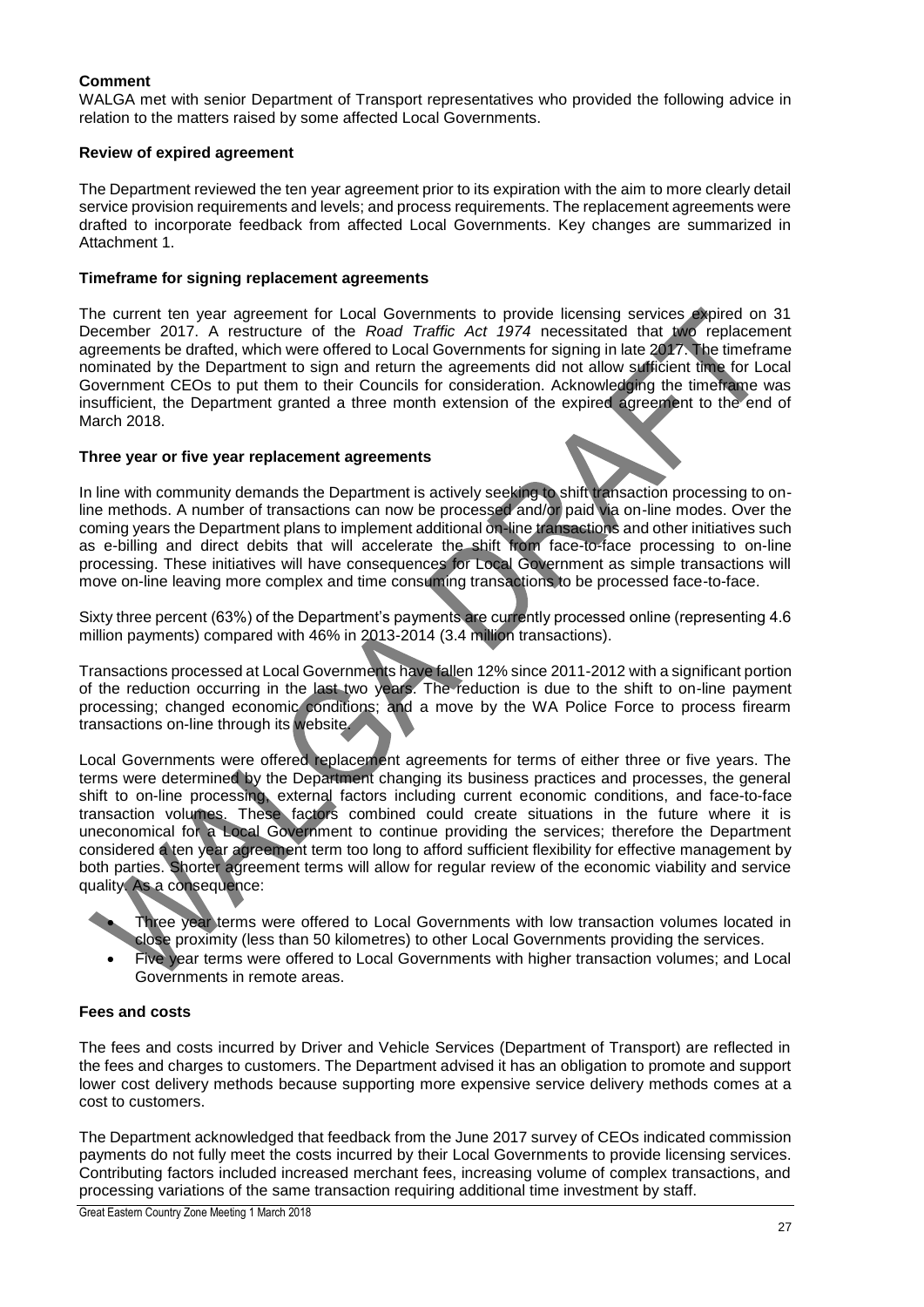According to the Department, the expired agreement provided for an increase in commission values paid to Local Governments based on CPI increases and became effective from 1 July each year. The replacement agreements continue this practice.

The Department has scheduled a commission increase of 3% effective from 1 January 2018. The cost is expected to be offset by falling transaction volumes. The Department also made a decision to provide additional funding to support Local Governments processing higher volumes of transactions above 3,000 per annum (12 per work day).

#### **Executive Officer Comment:**

Member Councils may wish to discuss this matter before voting on the recommendation provided by WALGA.

#### **RECOMMENDATION:**

That the Great Eastern Country Zone note the advice provided by the Department of Transport on the two replacement agreements being offered to Local Governments in regional and remote areas to continue to provide licensing services under the *Road Traffic (Administration) Act 2008.*

**RESOLUTION: Moved: Cr Metcalfe Seconded: Cr Willis**

**That the Great Eastern Country Zone note the advice provided by the Department of Transport on the two replacement agreements being offered to Local Governments in regional and remote areas to continue to provide licensing services under the** *Road Traffic (Administration) Act 2008.* **CARRIED**

#### **Attachment 1 to WALGA State Council Agenda Item 6.5**

**Summary of key changes to replacement agreements as provided by the Department of Transport**

| <b>Clause change</b>                               | <b>Reason</b>                                                                                                                                                 |
|----------------------------------------------------|---------------------------------------------------------------------------------------------------------------------------------------------------------------|
| Definition of "Database"                           | Clarity that the agreement relates to DoTs vehicle and driver licensing<br>databases.                                                                         |
| Definition of "KPI" removed                        | KPI considered outdated and replaced by a compliance concept that focusses                                                                                    |
|                                                    | on no errors and correction if errors are identified during daily audit. Further                                                                              |
|                                                    | please explain if errors continue or are significant - see amended Schedule H.                                                                                |
| Definition of "PCIDSS Annual Statement"<br>removed | Not required from Shires.                                                                                                                                     |
| Definition of "Physical stock point" (h)           | Referenced to Schedule M for clarity.                                                                                                                         |
| Definition of "Principal's Property"               | Expanded to include physical stock and equipment provided by the Principal.                                                                                   |
| Event of Default (g) $z$ wording change            | Amended to clarify Principal to be advised and may give consent if Agents                                                                                     |
|                                                    | personnel have a criminal history. Otherwise it is a default event.                                                                                           |
| 6.3 Agents undertakings                            | Now includes returning plates through approved couriers.                                                                                                      |
| 6.5 Conflict of interest                           | Better define the Department's understanding of the term.                                                                                                     |
| 7.1 Supply by Principal                            | Remove EFTPOS from (b) (i) - Shires use own systems to process payments.                                                                                      |
| 8.1 Training                                       | (e) Added to recoup taxi fares to and from training - evidence/receipts required.                                                                             |
| 8.3 Telecommunications                             | Ongoing rental not covered - originally introduced in infancy of the internet, now<br>all business have internet connection, and DoT upload traffic is small. |
| 10.3 Use of the Principal's Systems and            | (b) Amended to provide for the Principal to request signing of a confidentiality                                                                              |
| <b>Database</b>                                    | agreement on demand - providing greater flexibility to ensure Agent personnel                                                                                 |
|                                                    | are aware of their responsibility.                                                                                                                            |
|                                                    | (d) Require personnel to log off when not using the PC so as not to enable                                                                                    |
|                                                    | unauthorized staff to access data to reduce unauthorized access and release of                                                                                |
|                                                    | personal customer information.                                                                                                                                |
| 10.5 Return of Confidential information            | (b) Provide for more regular return of paperwork or other confidential information                                                                            |
|                                                    | to the Department.                                                                                                                                            |
| 15.2<br>15.1<br>Audit<br>Review<br>and<br>and      | Include the concept of compliance with business rules (error reduction) as well                                                                               |
| Compliance<br>Performance<br>and<br>review         | as performance which relates to quality of service.                                                                                                           |
| meetings                                           |                                                                                                                                                               |
| 16 Disputes                                        | (b) Clarify that the Agents and Principals representatives must resolve disputes.                                                                             |
| Schedule A                                         | Minor wording changes:                                                                                                                                        |
|                                                    | - Definition - Transport Service Centre                                                                                                                       |
|                                                    | - Scope of Services – now Road Law due to restructure of legislation                                                                                          |
|                                                    | - Physical Stock Requirements (c)                                                                                                                             |
|                                                    | - Timeliness of Service $-$ (i), (iii) and (b)(iii)<br>- Quality of Service (b)                                                                               |
|                                                    |                                                                                                                                                               |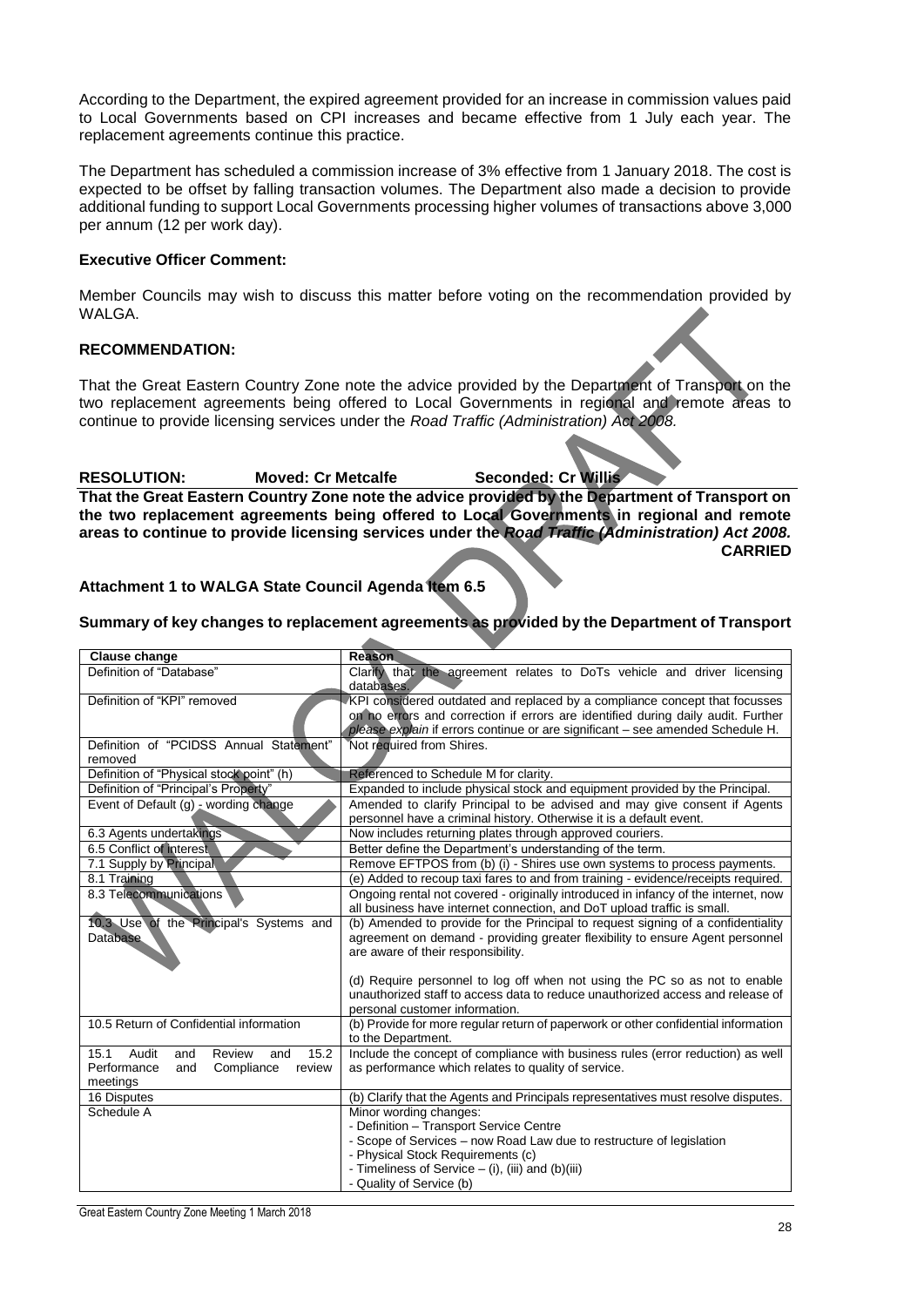|            | - Auditing by Transport Service Centres                                        |
|------------|--------------------------------------------------------------------------------|
| Schedule B | Increased by 3% for selected sites performing over 3,000 transactions per      |
|            | annum. Non driver or vehicle transactions (maritime, photo card and taxi)      |
|            | removed and placed in the Non Road Rules Agreement                             |
| Schedule E | Changes to allow for directives to be issued by email.                         |
| Schedule F | Wording changes to reflect changes to DoT operations.                          |
| Schedule H | Changes to focus on error correction and prevention.                           |
| Schedule L | Removal of term from main contract to this schedule for flexibility. Contracts |
|            | either for 3 or 5 years depending on volumes.                                  |

#### <span id="page-29-0"></span>**9.5 Review of WALGA State Council Agenda - Organisational Reports**

#### **7.1 Key Activity Reports**

**TB)**

- **7.1.1 Report on Key Activities, Environment and Waste Unit (01-006-03-0017 MJB)**
- **7.1.2 Report on Key Activities, Governance and Organisational Services (01-006-03-0007**
- **7.1.3 Report on Key Activities, Infrastructure (05-001-02-0003 ID)**
- **7.1.4 Report on Key Activities, People and Place (01-006-03-0014 JB)**

#### <span id="page-29-1"></span>**9.6 Review of WALGA State Council Agenda - Policy Forum Reports**

- **7.2 Policy Forum Reports**
	- **7.2.1 Mayors/Presidents Policy Forum**
	- **7.2.2 Mining Community Policy Forum**
	- **7.2.3 Container Deposit Legislation Policy Forum**
	- **7.2.4 Freight Policy Forum**

#### <span id="page-29-2"></span>**9.7 WALGA President's Report (Attachment)**

Presenting the WALGA President's Report

#### **RECOMMENDATION:**

That the Central Country Zone notes the following reports contained in the WALGA State Council Agenda:

- Matters for noting/Information;
- Organisational reports;
- Policy Forum reports; and
- WALGA President's Report.

**RESOLUTION: Moved: Cr Waters Seconded: Cr Forsyth**

**That the Central Country Zone notes the following reports contained in the WALGA State Council Agenda:**

- **Matters for noting/Information;**
- **Organisational reports;**
- **Policy Forum reports; and**
- **WALGA President's Report.**

#### **CARRIED**